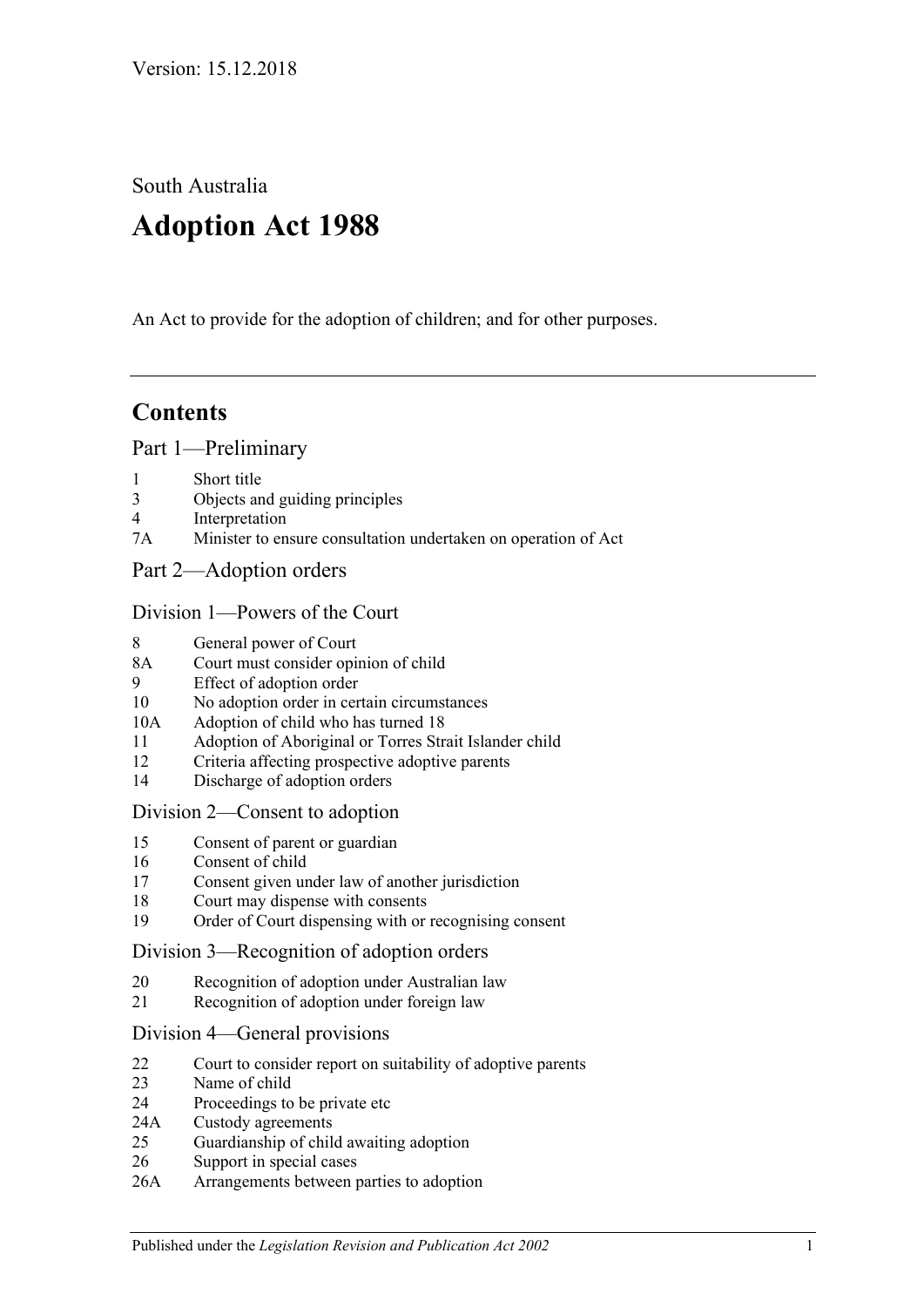# [Part 2A—Open adoptions](#page-15-2)

- 27 [Disclosure of information once adopted person turns 18](#page-15-3)
- 27A [Circumstances in which information will be provided earlier](#page-17-0)
- 27B [Limitation on obtaining information relating to adoption prior to commencement of Act in](#page-17-1)  [certain cases](#page-17-1)
- 27C [Interviews](#page-18-0)
- 27D [Minister's power to authorise disclosure](#page-18-1)
- 27E [Requirement for consent is waived on death](#page-18-2)

### [Part 3—Miscellaneous](#page-18-3)

- 28 [Certain agreements illegal](#page-18-4)<br>29 Negotiation for adoption
- [Negotiation for adoption](#page-18-5)
- 30 [Enticing child away](#page-19-0)
- 31 [Publication of names etc of persons involved in proceedings](#page-19-1)
- 32 [Publication of certain material related to adoption](#page-19-2)
- 33 [False or misleading statements](#page-20-0)
- 34 [Impersonation](#page-20-1)
- 35 [Presenting forged consent](#page-20-2)
- 36 [Confidentiality](#page-20-3)
- 37 [Offences](#page-20-4)
- 38 [Age](#page-20-5)
- 39 [Intervention in proceedings](#page-20-6)
- 40 [Costs](#page-21-0)
- 40A [Notification of death of party to adoption](#page-21-1)
- 41 [Registration](#page-21-2)
- 41A [Limitation on accessing information on register relating to person adopted prior to](#page-23-0)  [commencement of Act in certain cases](#page-23-0)
- 42 [Regulations](#page-24-0)

[Legislative history](#page-26-0)

# <span id="page-1-0"></span>**The Parliament of South Australia enacts as follows:**

# **Part 1—Preliminary**

### <span id="page-1-1"></span>**1—Short title**

This Act may be cited as the *Adoption Act 1988*.

# <span id="page-1-2"></span>**3—Objects and guiding principles**

- (1) The objects of this Act are—
	- (a) to emphasise that the best interests, welfare and rights of the child concerned, both in childhood and in later life, must be the paramount consideration in adoption law and practice; and
	- (b) to promote the principle that adoption is to be regarded as a service for the child concerned; and
	- (c) to ensure that adoption law and practice assist a child to know and have access to his or her birth family and cultural heritage; and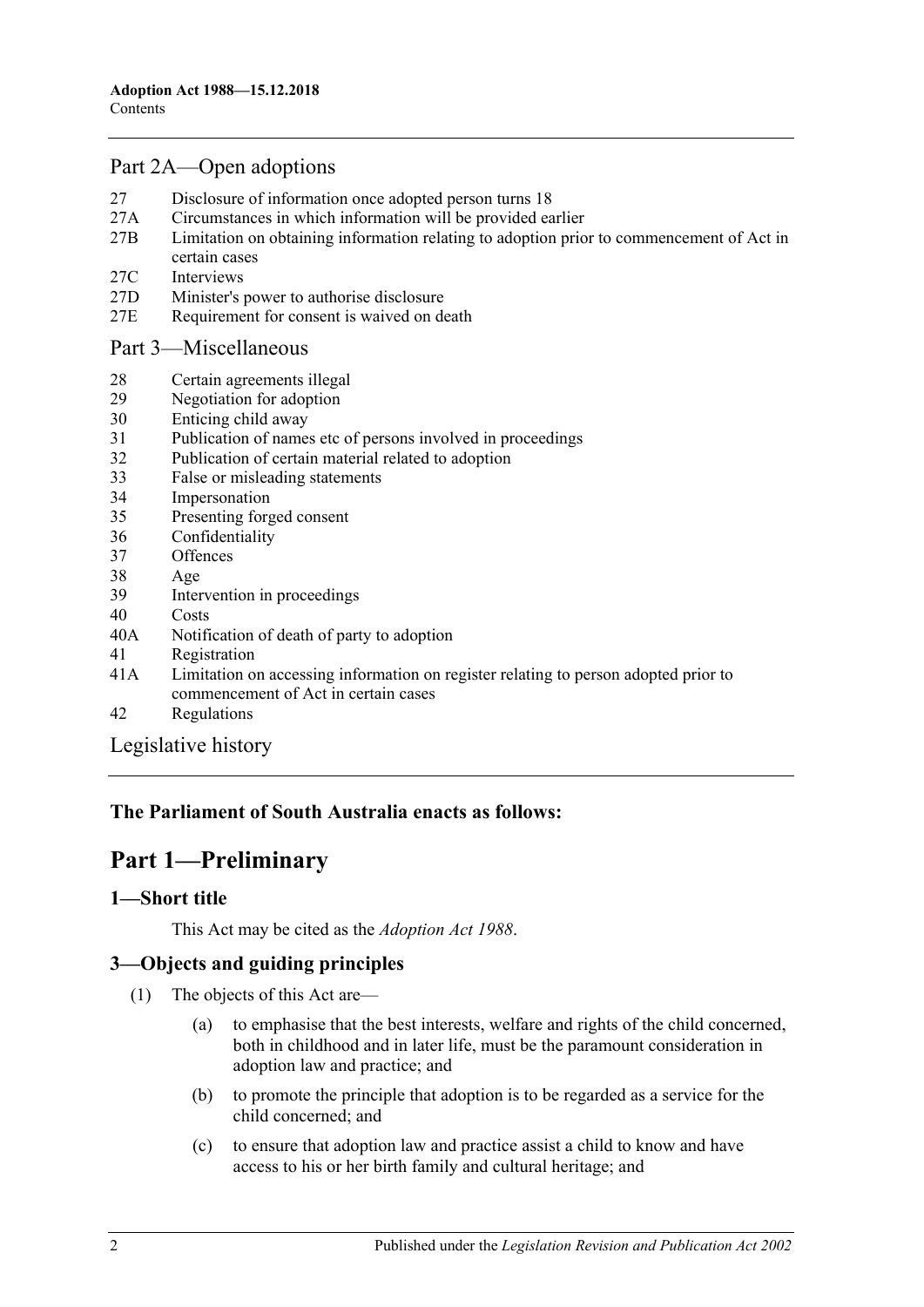- (d) to recognise the adoption of children from other jurisdictions and to endeavour to ensure that equivalent safeguards and standards to those that apply to children adopted in this State apply to children adopted from overseas; and
- (e) to endeavour to ensure that adoption law and practice complies with Australia's obligations under treaties and other international agreements; and
- (f) to encourage openness in adoption; and
- (g) to allow access to certain information relating to adoptions.
- <span id="page-2-1"></span>(2) The Court, the Minister, the Chief Executive and other persons and bodies involved in the administration of this Act are to be guided by the following principles in the exercise of their powers or functions:
	- (a) the best interests, welfare and rights of the child concerned, both in childhood and in later life, must be the paramount consideration;
	- (b) adoption is to be regarded as a service for the child concerned;
	- (c) adoption practices should reflect current community attitudes, best practice and values with respect to adoption;
	- (d) no adult has a right to adopt a child;
	- (e) if a child is able to form views on a matter concerning the child's adoption, the child must be given an opportunity to express those views freely and those views are to be given due weight in accordance with the developmental capacity of the child and the circumstances;
	- (f) the child's given name or names, identity, language and cultural and religious ties should, as far as possible, be identified and preserved.
- (3) In addition to the principles set out in [subsection](#page-2-1) (2), a person or body exercising a function or power under this Act in relation to an Aboriginal or Torres Strait Islander child must observe the Aboriginal and Torres Strait Islander Child Placement Principle.

### <span id="page-2-0"></span>**4—Interpretation**

(1) In this Act, unless the contrary intention appears—

*Aboriginal and Torres Strait Islander Child Placement Principle* means the Aboriginal and Torres Strait Islander Child Placement Principle as set out in the regulations;

*adoptive parent*, of a child, means a person who has adopted the child in accordance with the provisions of this Act or who is recognised under this Act as having adopted the child;

*Australian law* means a law of the Commonwealth or of a State or Territory of the Commonwealth;

*birth parent*, of a child, means—

- (a) the woman who gave birth to the child; or
- (b) the man who—
	- (i) acknowledges paternity of the child; or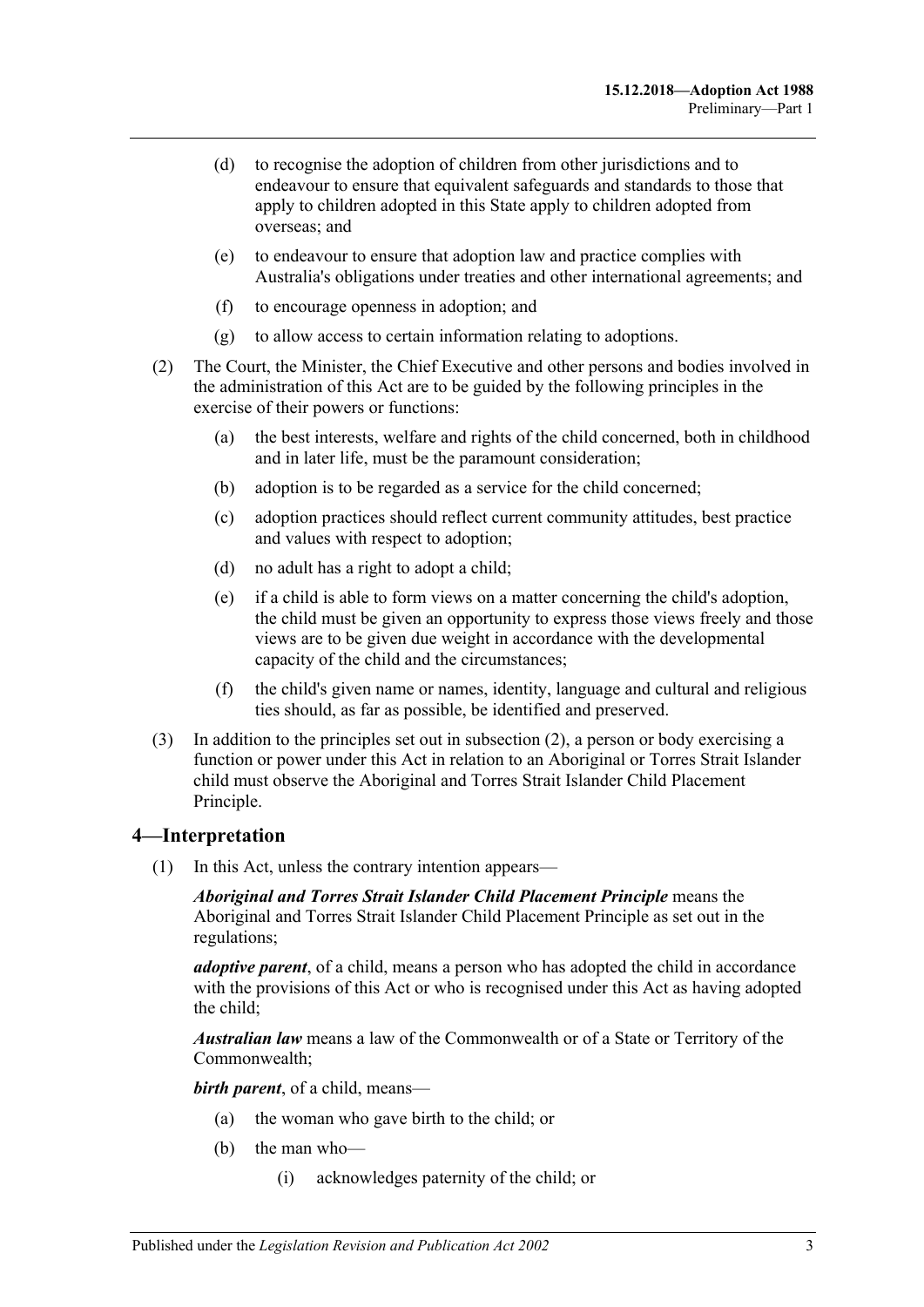(ii) where paternity has not been acknowledged by anyone or is in dispute—has been found to be the father by a court (whether of this or any other jurisdiction) or has been adjudged to be the father under the *[Family Relationships Act](http://www.legislation.sa.gov.au/index.aspx?action=legref&type=act&legtitle=Family%20Relationships%20Act%201975) 1975* or any corresponding law of another jurisdiction;

*Chief Executive* means the chief executive of the administrative unit of the Public Service that is, under the Minister, responsible for the administration of this Act;

*child* includes—

- (a) a person who is less than 18 years of age; and
- (b) a person who is aged 18 years or more in respect of whom an order for adoption under this Act is sought or has been made;

*child born outside lawful marriage* includes a child born to a lawfully married woman of which her husband is not the father;

*the Convention* means the *Hague Convention on Protection of Children and Cooperation in respect of Intercountry Adoption* done at The Hague on 29 May 1993;

*Convention country* means a country outside Australia in respect of which the Convention has entered into force, but does not include any country in respect of which Australia has raised an objection in accordance with Article 44 of the Convention;

*the Court* means the *Youth Court of South Australia*;

*domestic partner*—a person is a domestic partner of another if they are in a qualifying relationship with each other;

*Family Law Act 1975* means the *Family Law Act 1975* (Cwth), as amended from time to time;

*guardian*, of a child who is less than 18 years of age, means a person (other than the Chief Executive) who is the legal guardian of the child or has the legal custody of the child or any other person who stands *in loco parentis* to the child and has done so for a significant length of time;

*party to an adoption*—each of the following persons is a party to an adoption:

- (a) the adopted person;
- (b) the adoptive parents;
- (c) the birth parents;

*psychologist* means a person registered under the *[Health Practitioner Regulation](http://www.legislation.sa.gov.au/index.aspx?action=legref&type=act&legtitle=Health%20Practitioner%20Regulation%20National%20Law)  [National Law](http://www.legislation.sa.gov.au/index.aspx?action=legref&type=act&legtitle=Health%20Practitioner%20Regulation%20National%20Law)* to practise in the psychology profession (other than as a student);

*publish* means publish by newspaper, radio or television, or on the internet, or by other similar means of communication to the public;

*qualifying relationship* means the relationship between 2 persons who are living together in a marriage or marriage-like relationship (irrespective of their sex or gender identity);

*Registrar* means the Registrar of Births, Deaths and Marriages;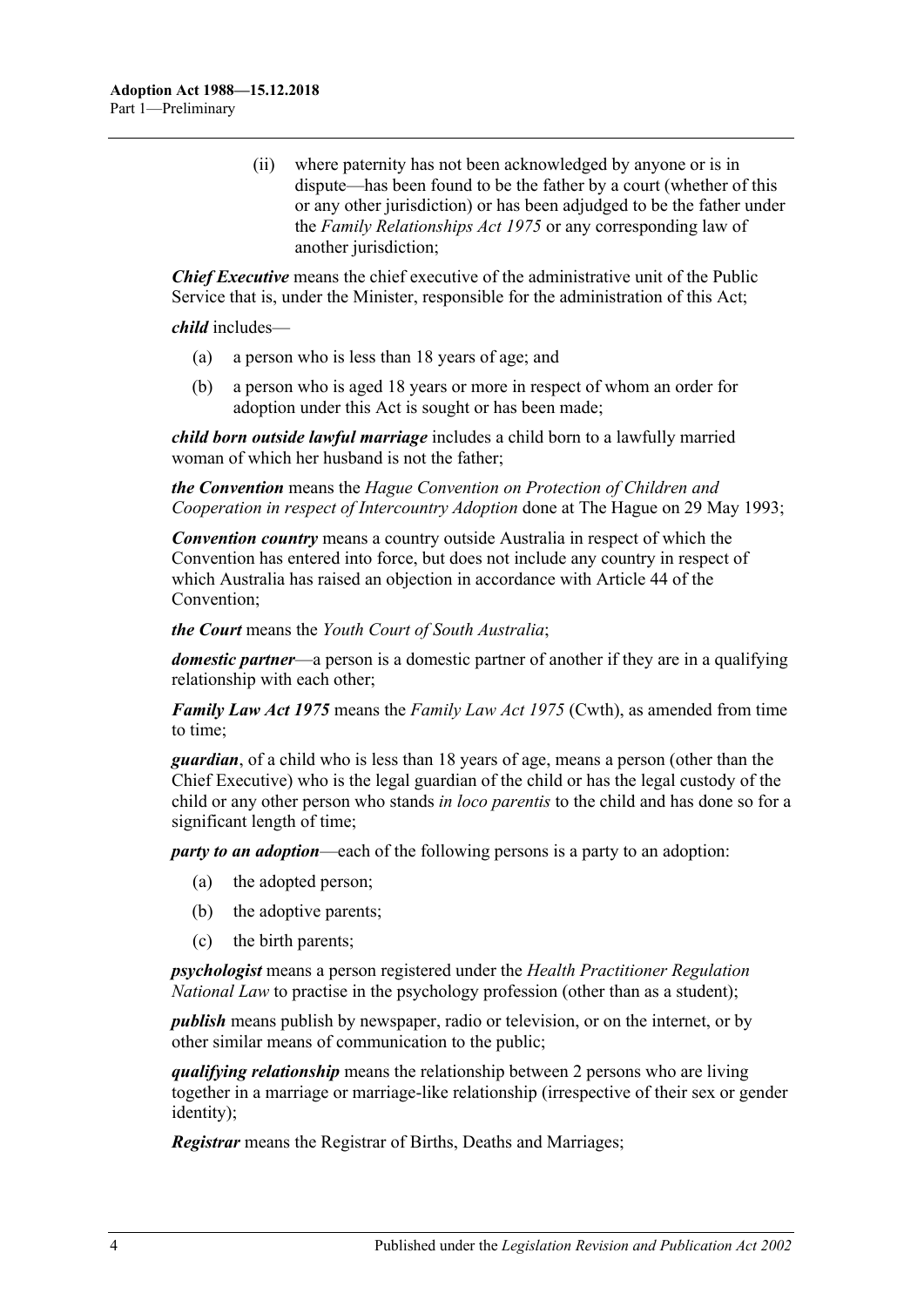*relative*, of a person, means a grandparent, brother, sister, uncle or aunt of the person, whether the relationship is of the whole blood or half blood or by affinity;

*statement of wishes* means a written statement given to the Chief Executive by an adopted person, birth parent or adoptive parent in accordance with [section](#page-17-1) 27B setting out the person's wishes in relation to contact by another party to the adoption.

- (1a) For the purposes of this Act, the Court must be constituted of the Judge of the Court or a magistrate.
- (2) For the purposes of this Act, a reference to an *Aboriginal or Torres Strait Islander person or child* is to be taken to be a reference to a person or child (as the case may  $be)$ —
	- (a) who is of Aboriginal or Torres Strait Islander descent; and
	- (b) who—
		- (i) identifies as being of Aboriginal or Torres Strait Islander origin; or
		- (ii) in the case of a young child, is regarded by at least 1 of the child's parents as being of Aboriginal or Torres Strait Islander origin,

and is accepted as such by the community with which the person or child associates.

(3) If a man and woman are married according to Aboriginal or Torres Strait Islander tradition, they will be regarded as husband and wife for the purposes of this Act.

#### <span id="page-4-0"></span>**7A—Minister to ensure consultation undertaken on operation of Act**

The Minister must ensure that regular consultation is undertaken with representatives of organisations with a special interest in the adoption of children and any other interested persons in relation to the operation of this Act.

# <span id="page-4-2"></span><span id="page-4-1"></span>**Part 2—Adoption orders**

### **Division 1—Powers of the Court**

### <span id="page-4-3"></span>**8—General power of Court**

- (1) Subject to any law of the Commonwealth, the Court has power to make an order for the adoption of a child—
	- (a) who is less than 18 years of age on the date on which the application for the order is made; or
	- (b) who is aged 18 years or more on that date.
- (2) The Court cannot make an order for adoption except—
	- (a) in relation to a child who is in the State; and
	- (b) in favour of a person or persons who are resident or domiciled in the State.
- (3) If in proceedings for an adoption order the necessary territorial nexus with the State is established as at the date of commencement of the proceedings or some other date following within 21 days of that date, it will be presumed that the nexus continues in the absence of proof to the contrary.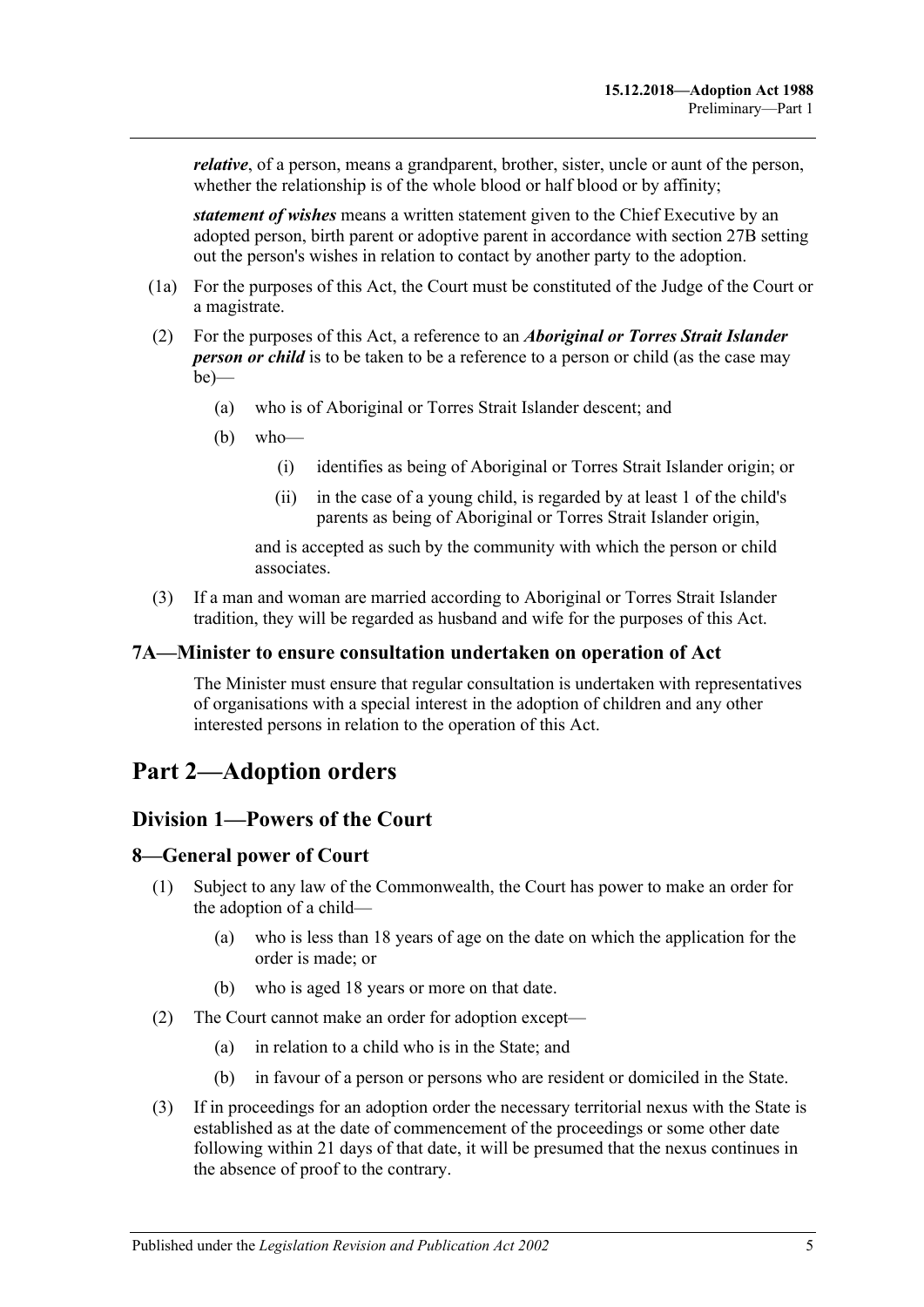## <span id="page-5-0"></span>**8A—Court must consider opinion of child**

- (1) Before making an order for the adoption of a child of or over 5 years of age, the Court must interview the child to determine what the child's opinion is in relation to the proposed order (unless satisfied that the child is intellectually incapable of expressing an opinion).
- (2) An interview under this section must not be conducted in the presence of any party to the adoption.
- (3) In determining whether to make an order for adoption of a child the Court must take into account any opinion expressed by the child in an interview under this section.
- (4) The Court may determine the weight to be given to an opinion expressed by a child in an interview under this section, taking into account the age of the child and any other factors the Court considers relevant.

### <span id="page-5-1"></span>**9—Effect of adoption order**

- (1) Subject to this section, where an adoption order is made, the adopted child becomes in contemplation of law the child of the adoptive parents and ceases to be the child of any previous birth or adoptive parents.
- (2) If an adoption order is made in favour of a person who is cohabiting with a birth or adoptive parent of the child in a qualifying relationship, the relationship of that parent to the child is not affected by the order.
- (3) Where—
	- (a) one of the birth or adoptive parents of a child dies; and
	- (b) the surviving parent cohabits with another person in a qualifying relationship; and
	- (c) the child is adopted by that other person,

the adoption does not exclude rights of inheritance from or through the deceased parent.

- (3a) The making of an adoption order in relation to a child does not affect any vested or contingent proprietary right acquired by the child before the making of the adoption order.
- (4) Where an order for the adoption of a child is made, any previous order for the adoption or guardianship of the child ceases to have effect.

### <span id="page-5-2"></span>**10—No adoption order in certain circumstances**

- (1) The Court will not make an adoption order in relation to a child who is less than 18 years of age unless satisfied that adoption is in the best interests of the child and, taking into account the rights and welfare of the child, clearly preferable to any alternative order that may be made under the laws of the State or the Commonwealth.
- (2) The Court will not consider an application for adoption made by or on behalf of a person who is cohabiting with a birth or adoptive parent of a child who is less than 18 years of age in a qualifying relationship unless the Family Court of Australia has given that person leave to proceed with the application for adoption under section 60G of the *Family Law Act 1975*.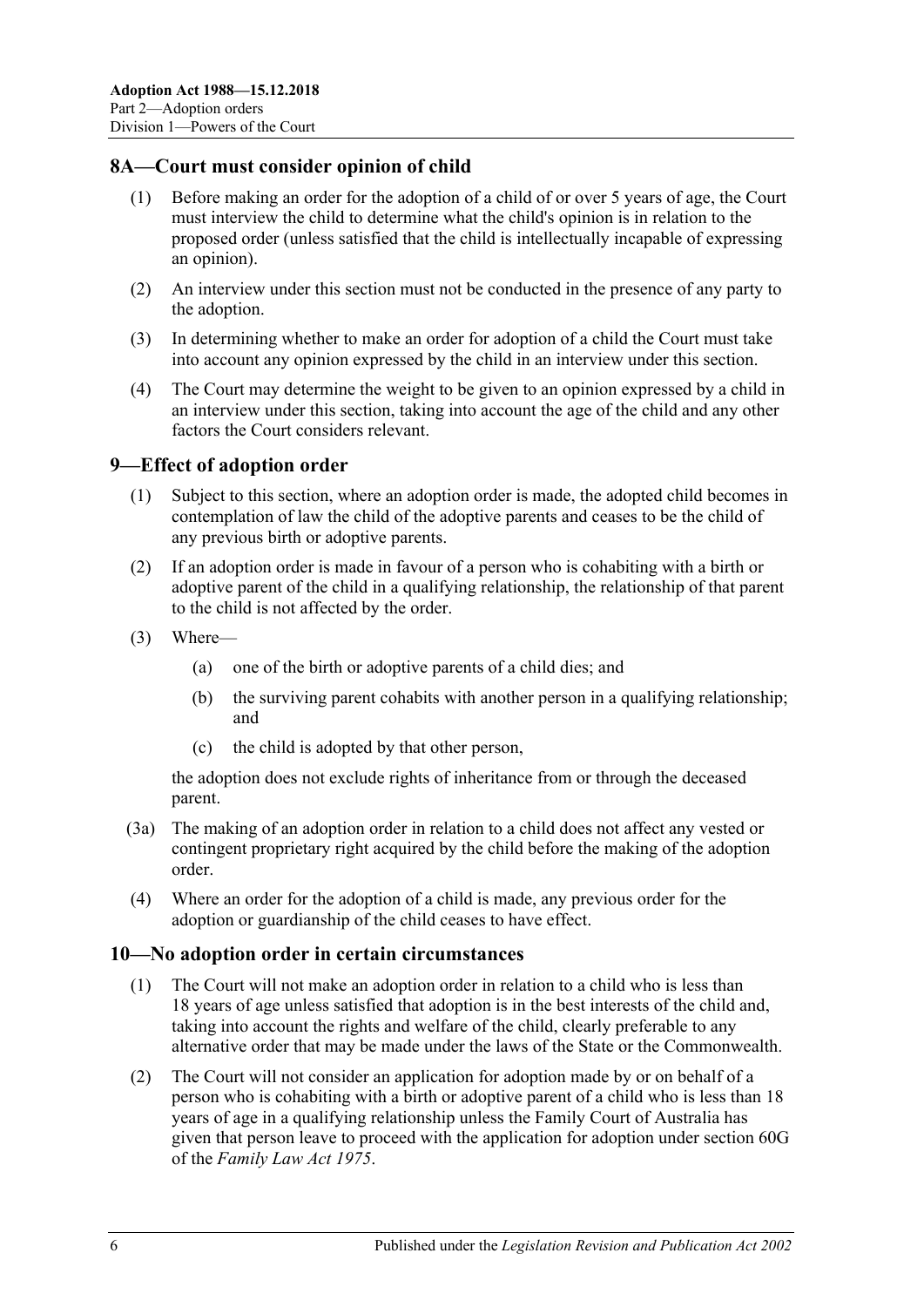## <span id="page-6-2"></span><span id="page-6-0"></span>**10A—Adoption of child who has turned 18**

- (1) The Court will not make an adoption order in favour of a child who is aged 18 years or more on the date on which the application for the order is made unless the Court is satisfied—
	- (a) that a significant parent to child relationship existed between the prospective adoptive parent or parents and the child before the child attained the age of 18 years; and
	- (b) that the child appears to understand the consequences of adoption on the child's interests, rights and welfare.
- (2) In determining whether a significant parent to child relationship existed for the purposes of [subsection](#page-6-2) (1), the Court may take into account the following:
	- (a) whether the child was cared for by the prospective adoptive parent or parents, or by the prospective adoptive parent and their deceased spouse or domestic partner, as their child prior to reaching the age of 18 years;
	- (b) whether the child was, under the *[Children's Protection Act](http://www.legislation.sa.gov.au/index.aspx?action=legref&type=act&legtitle=Childrens%20Protection%20Act%201993) 1993*, placed in the care of the prospective adoptive parent or parents, or the prospective adoptive parent and their deceased spouse or domestic partner, prior to reaching the age of 18 years.
- (3) In proceedings for an adoption order relating to a child who is aged 18 years or more on the date on which the application for the order is made, a parent or guardian of the child, or any other person who has a proper interest in the application, may make submissions to the Court (either personally or through a representative).

# <span id="page-6-1"></span>**11—Adoption of Aboriginal or Torres Strait Islander child**

- (1) The Court will not make an adoption order in relation to an Aboriginal or Torres Strait Islander child unless satisfied that adoption is in the best interests of the child and, taking into account the rights and welfare of the child, clearly preferable to any alternative order that may be made under the laws of the State or the Commonwealth.
- (1a) The Court must, before determining whether to make an order for the adoption of an Aboriginal or Torres Strait Islander child, consider—
	- (a) a report from the Chief Executive setting out consultation that has occurred with a recognised Aboriginal organisation or recognised Torres Strait Islander organisation (as the case requires); and
	- (b) any submissions made by or on behalf of a recognised Aboriginal or Torres Strait Islander organisation consulted in relation to the child.
- (1b) In making an order for the adoption of an Aboriginal or Torres Strait Islander child, the Court must apply the Aboriginal and Torres Strait Islander Child Placement Principle.
- (2) Subject to [subsection](#page-7-1) (3), an order for the adoption of an Aboriginal or Torres Strait Islander child will not be made except in favour of a member of the child's Aboriginal or Torres Strait Islander community who has the correct relationship with the child in accordance with Aboriginal or Torres Strait Islander customary law or, if there is no such person seeking to adopt the child, some other Aboriginal or Torres Strait Islander person.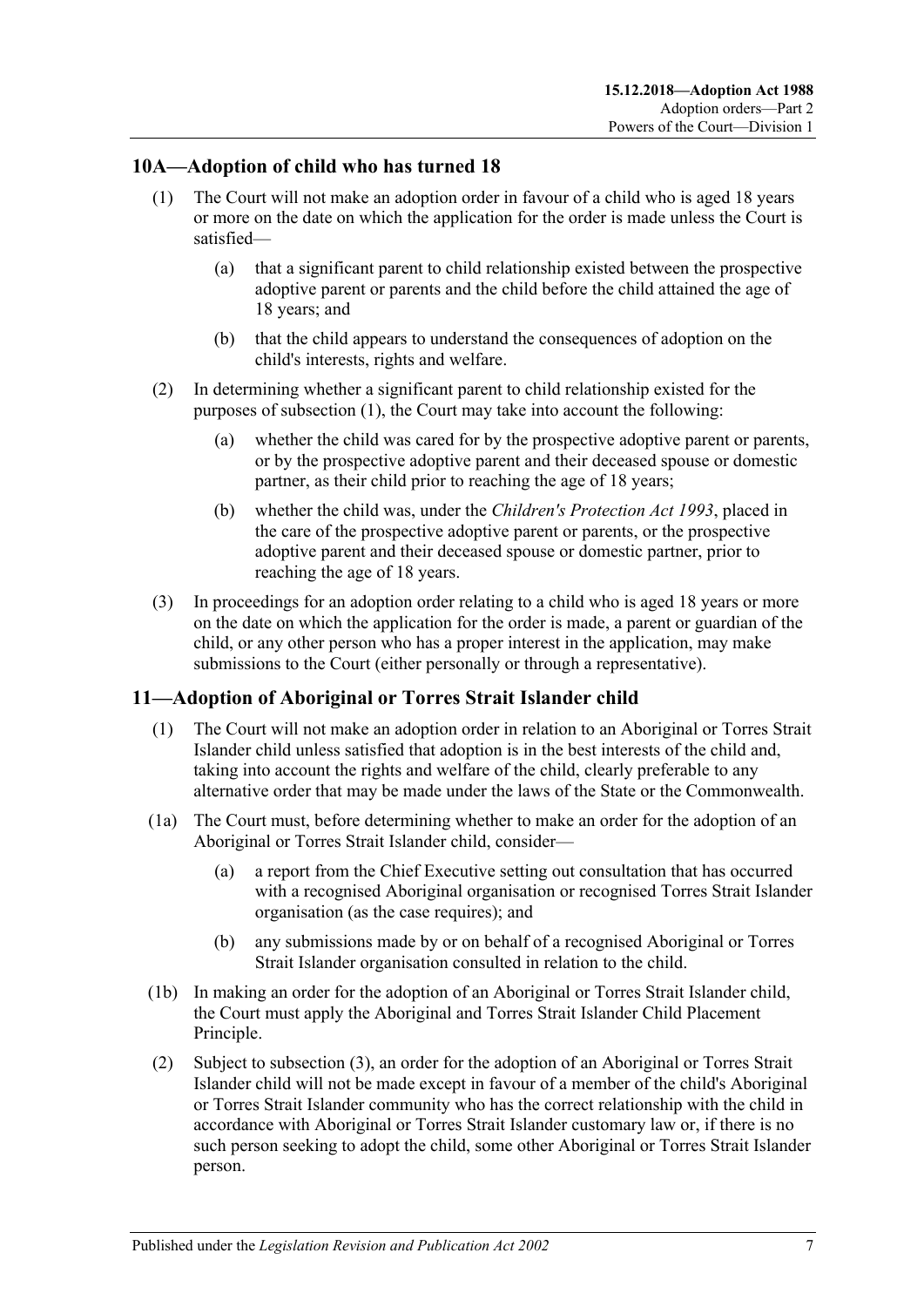- <span id="page-7-1"></span>(3) An order for the adoption of an Aboriginal or Torres Strait Islander child may be made in favour of a person who is not an Aboriginal or Torres Strait Islander person if the Court is satisfied—
	- (a) that there are special circumstances justifying the making of the order; and
	- (b) that the child's cultural identity with the Aboriginal or Torres Strait Islander people will not be lost in consequence of the adoption.
- (4) For the purposes of this section, a recognised Aboriginal or Torres Strait Islander organisation is an organisation that the Minister, after consulting with—
	- (a) the Aboriginal community or a section of the Aboriginal community; or
	- (b) the Torres Strait Islander community or a section of the Torres Strait Islander community,

(as the case requires) declares by notice in the Gazette to be a recognised Aboriginal organisation, or a recognised Torres Strait Islander organisation.

### <span id="page-7-0"></span>**12—Criteria affecting prospective adoptive parents**

- (1) Subject to this section, an adoption order may only be made in favour of 2 persons if—
	- (a) they are in a qualifying relationship and have been living together continuously for at least the prescribed period (irrespective, in the case of married persons, of the date on which the marriage occurred) before the making of the order; or
	- (b) they are in a qualifying relationship and the Court is satisfied that there are special circumstances justifying the making of the order.
- <span id="page-7-2"></span>(3) Subject to this section, an adoption order may only be made in favour of 1 person if—
	- (a) the person is in a qualifying relationship with a birth or adoptive parent of the child and—
		- (i) has been living together with that parent continuously for at least the prescribed period (irrespective, in the case of married persons, of the date on which the marriage occurred) before the making of the order; or
		- (ii) the Court is satisfied that there are special circumstances justifying the making of the order; or
	- (b) the person is not in a qualifying relationship and the Court is satisfied that there are special circumstances justifying the making of the order.
- (4) Where 2 persons are living together in a qualifying relationship, an adoption order will not be made except in favour of both or in the circumstances described in [subsection](#page-7-2) (3)(a).
- (5) An adoption order will not be made in favour of a person who is lawfully married but not cohabiting with his or her spouse unless the Court is satisfied, after interviewing the spouse of the person in private, that the spouse consents to the adoption.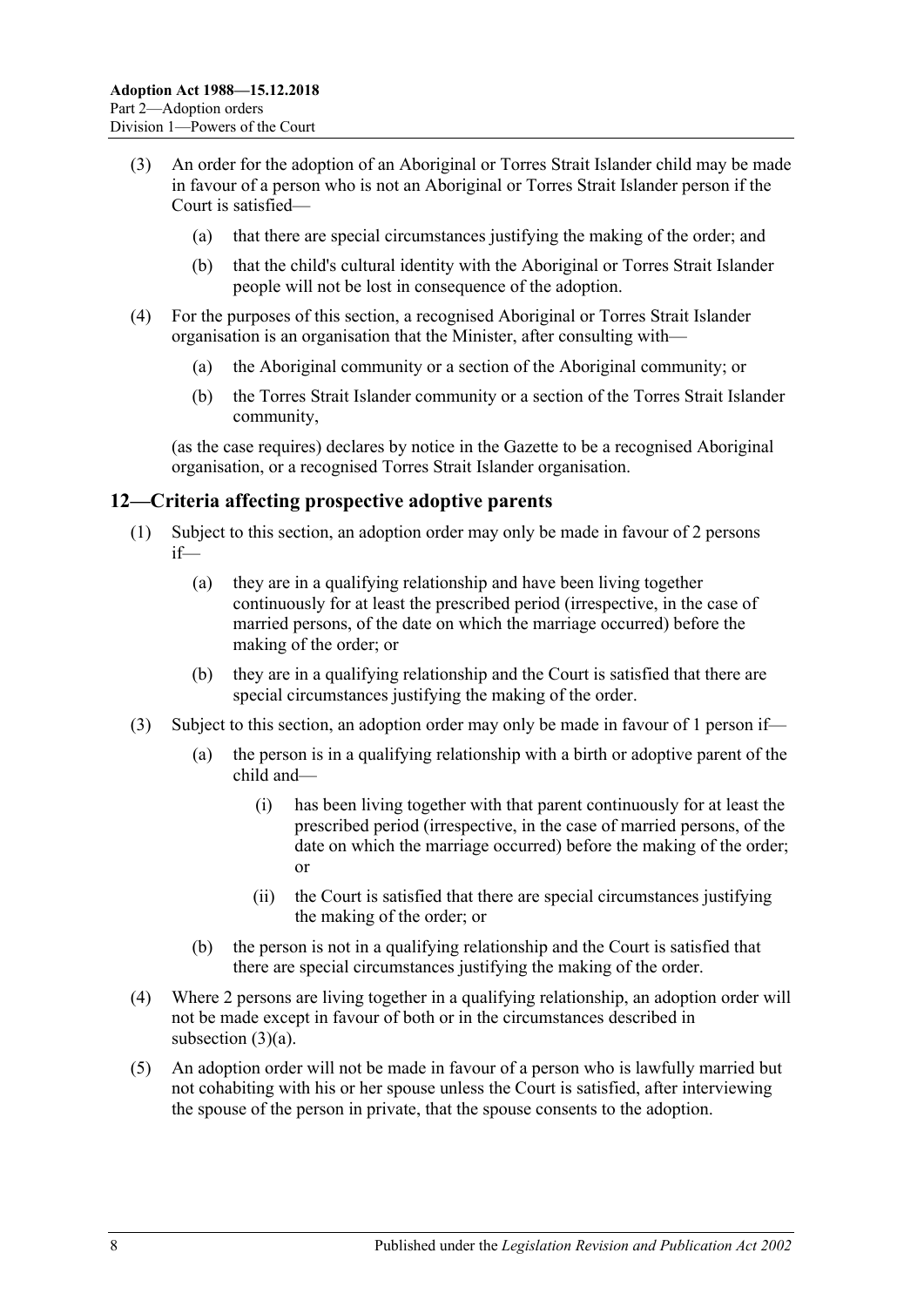<span id="page-8-1"></span>(6) In this section—

### *prescribed period* means—

- (a) if the regulations prescribe a period—the period so prescribed; or
- (b) if no period is prescribed under [paragraph](#page-8-1) (a)—5 years.

## <span id="page-8-2"></span><span id="page-8-0"></span>**14—Discharge of adoption orders**

- (1) An eligible person may apply to the Court for an order discharging an adoption order (a *discharge order*) on the grounds—
	- (a) that the adoption order or a consent for the purposes of the adoption order was obtained by fraud, duress or other improper means; or
	- (b) that it is in the best interests of the adopted person, taking into account the rights and welfare of the adopted person, for the discharge order to be made.
- <span id="page-8-3"></span>(2) If an application is made under [subsection](#page-8-2) (1), the Court must, if satisfied that there may be grounds on which a discharge order may be made, direct that an investigation be made into the circumstances relating to the application.
- <span id="page-8-4"></span>(3) The Chief Executive and (if the Court so directs) a person nominated by the Attorney-General must conduct an investigation under [subsection](#page-8-3) (2).
- (4) If, after consideration of a report of an investigation carried out under [subsection](#page-8-4) (3), the Court is satisfied that a discharge order should be made, the Court will make the discharge order, unless it appears to the Court that to do so would be prejudicial to the rights, welfare and interests of the adopted person.
- (5) If the Court makes a discharge order under this section, any consent given under this Act for the purposes of the adoption of the person to whom the adoption order relates ceases to have effect, unless the Court otherwise orders.
- <span id="page-8-5"></span>(6) The Court may, on making a discharge order relating to an adopted person, make any consequential or ancillary orders considered necessary by the Court, taking into account the rights, welfare and interests of the adopted person, including orders relating to—
	- (a) the name of the person; and
	- (b) the ownership of property; and
	- (c) the care, control, custody or guardianship of the person; and
	- (d) the domicile of the person; and
	- (e) any changes to be made by the Registrar to the entry in the register of births relating to the person.
- <span id="page-8-6"></span>(7) Subject to any order under [subsection](#page-8-5) (6), on the making of a discharge order, the rights, privileges, duties, liabilities, and relationships of the person to whom the adoption order relates and of all other persons will be the same as if the adoption order had not been made.
- (8) Nothing in [subsection](#page-8-6) (7) affects—
	- (a) anything lawfully done; or
	- (b) the consequences of anything unlawfully done; or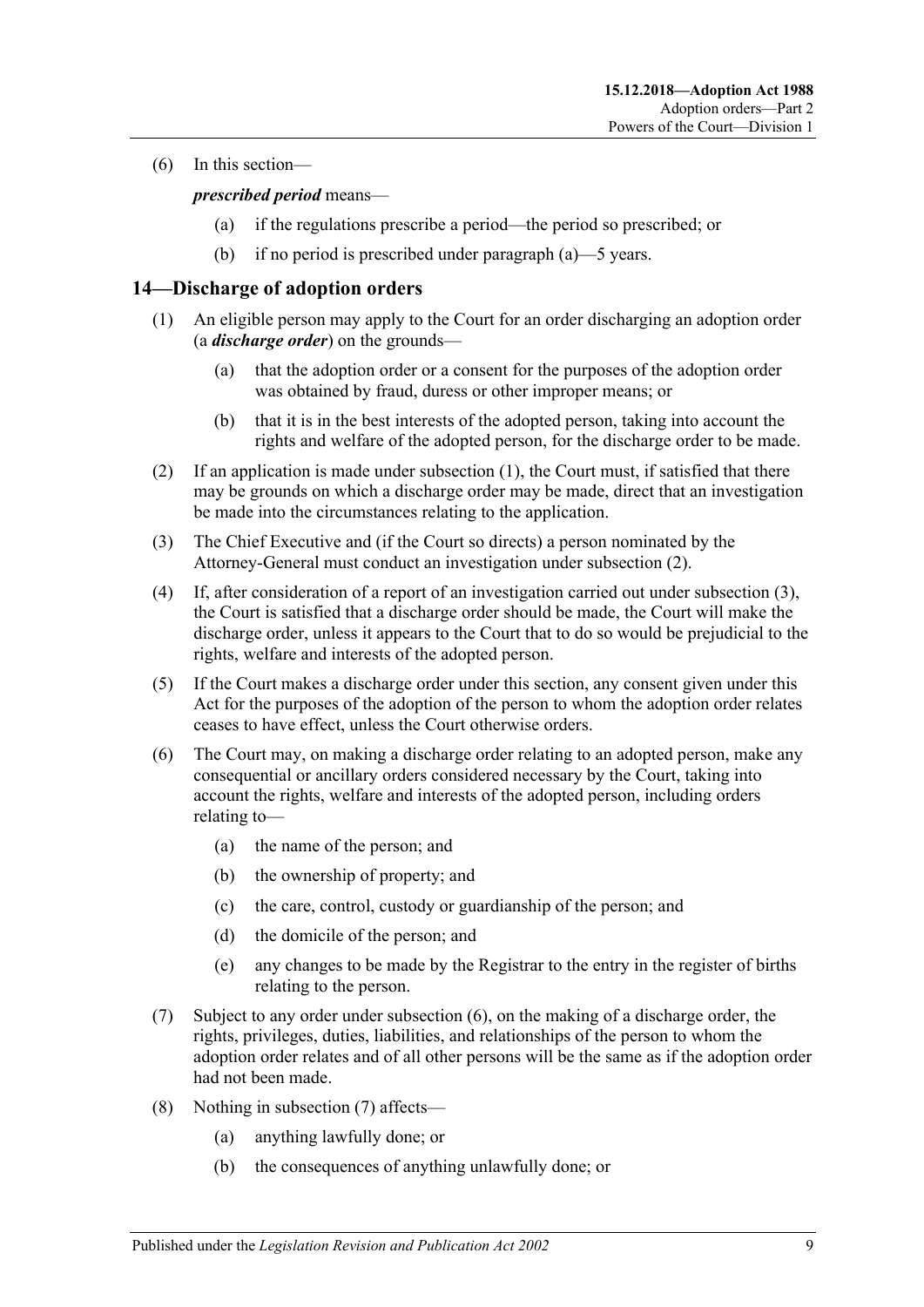(c) a proprietary right or interest that became vested in a person,

while the relevant adoption order was in force.

- (9) In addition, nothing in [subsection](#page-8-6) (7) affects the right of an adopted person in respect of whom a discharge order has been made to obtain information in accordance with [Part 2A](#page-15-2) (as if the person were an adopted person).
- (10) In this section—

*adoption order* includes an adoption order made under the *[Adoption of Children](http://www.legislation.sa.gov.au/index.aspx?action=legref&type=act&legtitle=Adoption%20of%20Children%20Act%201966)  Act [1966](http://www.legislation.sa.gov.au/index.aspx?action=legref&type=act&legtitle=Adoption%20of%20Children%20Act%201966)* or any corresponding previous enactment;

*eligible person* means any of the following persons:

- (a) the adopted person to whom an adoption order relates;
- (b) a birth parent of the adopted person;
- (c) an adoptive parent of the adopted person;
- (d) the Chief Executive.

# <span id="page-9-0"></span>**Division 2—Consent to adoption**

### <span id="page-9-1"></span>**15—Consent of parent or guardian**

- (1) Subject to this section, an adoption order will not be made unless each person who is a parent or guardian of the child has consented to the adoption (whether the parent or guardian is present in Australia or not).
- (2) The mother of a child cannot consent to the adoption of the child until 5 days after the birth of the child and, subject to [subsection](#page-9-2) (3), a mother's consent given more than 5 but less than 14 days after the birth of the child will not be recognised as a valid consent to the child's adoption.
- <span id="page-9-2"></span>(3) The Court may recognise the validity of a consent of a mother given more than 5 but less than 14 days after the birth of the child, if satisfied—
	- (a) that there were special circumstances justifying the giving of consent less than 14 days after the birth of the child; and
	- (b) that the mother was able to exercise a rational judgment on the question of consent.
- (4) The consent of a parent or guardian—
	- (a) may be in general terms, authorising the adoption of the child by any persons in whose favour an order may be made; or
	- (b) may be limited, authorising the adoption of the child—
		- (i) by a relative of the child; or
		- (ii) by a person who has been appointed a guardian of the child by a court; or
		- (iii) by a person who is living together with a parent of the child in a qualifying relationship; or
		- (iv) by a person in whose care the child has been placed by the Chief Executive, either solely or jointly with any other person.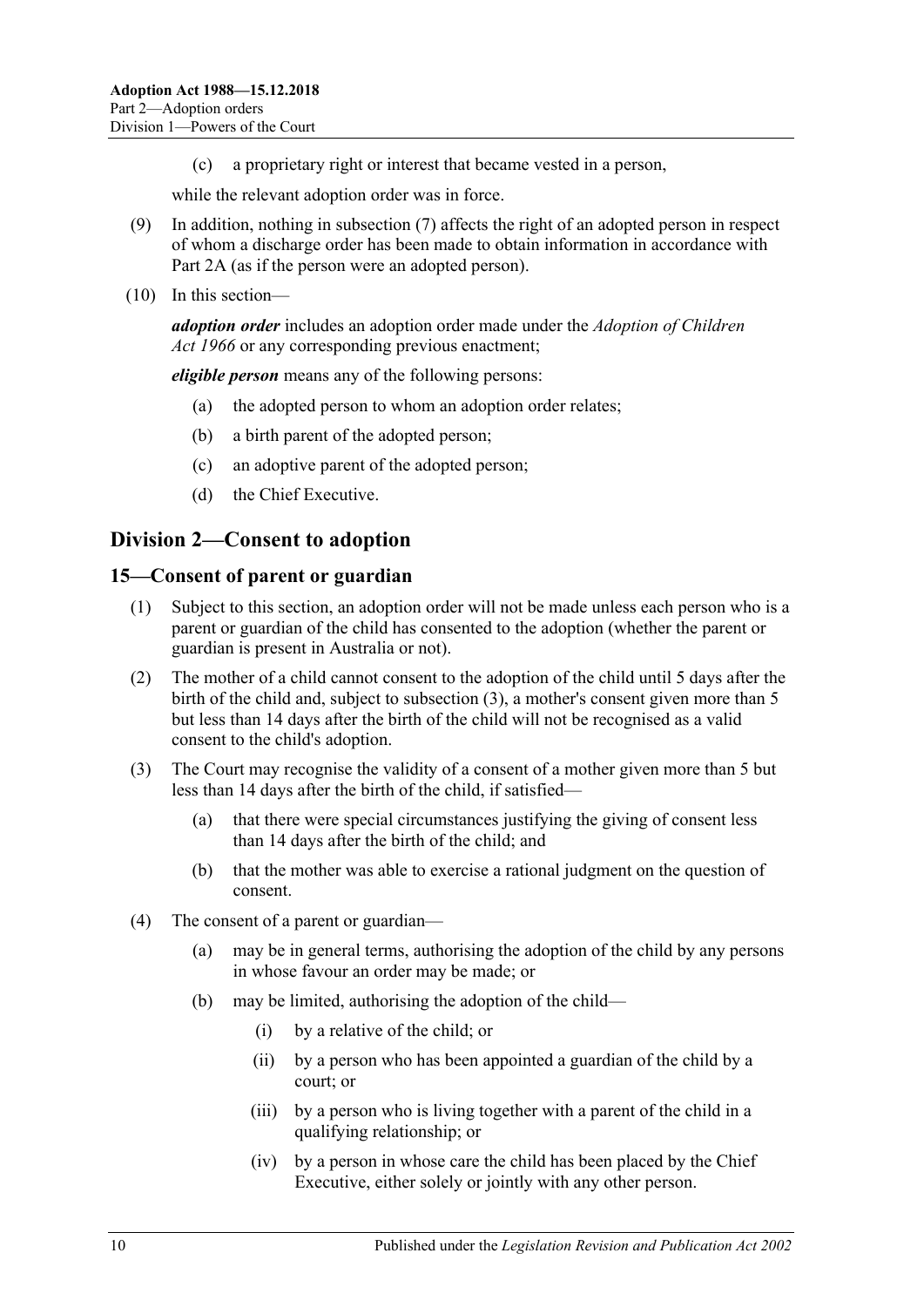- (5) The consent of a parent or guardian—
	- (a) must be in writing; and
	- (b) must (except where the Minister or the Chief Executive is the guardian)—
		- (i) be witnessed in accordance with the regulations; and
		- (ii) be endorsed by a person authorised by the Chief Executive with a statement to the effect that the parent or guardian has been counselled by that person at least three days before the giving of consent and appears to understand the consequences of adoption and the procedures for revoking the consent; and
		- (iii) if the parent or guardian is less than 16 years of age, be endorsed by at least 2 psychologists authorised by the Chief Executive with a statement from each psychologist to the effect that the parent or guardian has been counselled by the psychologist at least 3 days before the giving of consent and the psychologist is of the opinion that the parent or guardian appears to have a sufficient understanding of the consequences of adoption such that the parent or guardian is able to make a responsible decision in relation to the consent.
- (6) The consent of a parent or guardian may be revoked by written notice of revocation served personally or by post on the Chief Executive within 25 days or, with the approval of the Chief Executive given within that period of 25 days, 39 days, of the date of the consent.
- (7) The consent of the father of a child born outside lawful marriage is not required unless his paternity is recognised under the law of this State but if it appears to the Court that a particular person may be able to establish paternity of the child (not being a person whose paternity arises from unlawful sexual intercourse with the mother), the Court will not proceed to make an adoption order without allowing that person a reasonable opportunity to establish paternity.

### <span id="page-10-0"></span>**16—Consent of child**

- (1) An adoption order will not be made in relation to a child over the age of 12 years unless—
	- (a) the child has consented to the adoption; and
	- (b) 25 days have elapsed since the giving of consent; and
	- (c) the Court is satisfied, after interviewing the child in private, that the child's consent is genuine and the child does not wish to revoke it.
- (2) The consent of a child—
	- (a) must be in writing; and
	- (b) must be witnessed in accordance with the regulations; and
	- (c) must be endorsed by an officer authorised by the Chief Executive to make such an endorsement with a statement to the effect that the child has been counselled by that person.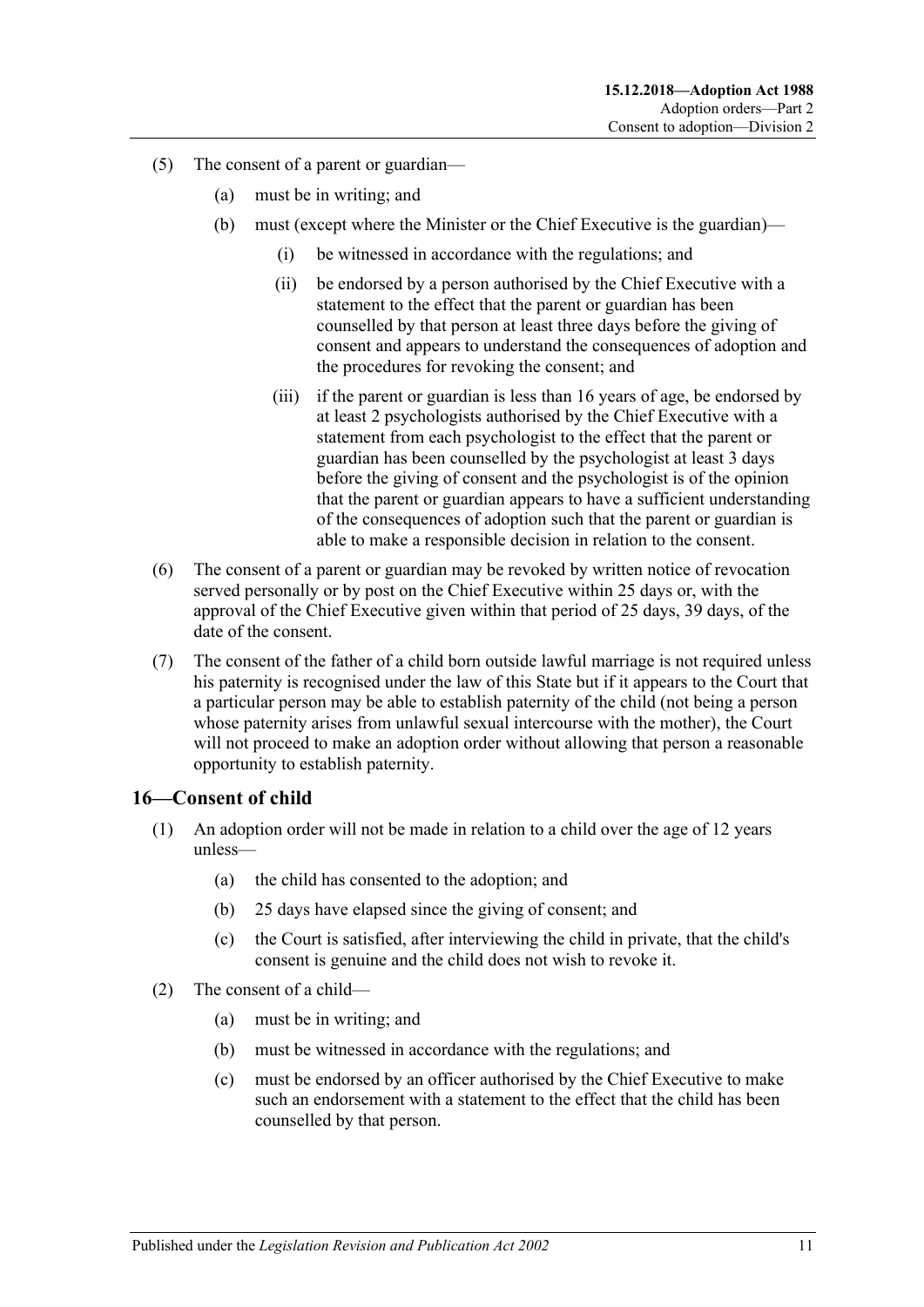## <span id="page-11-0"></span>**17—Consent given under law of another jurisdiction**

- (1) A consent to the adoption of a child given by a person in accordance with the law of another State or of a Territory of the Commonwealth will be regarded as a consent given by the person in accordance with this Act.
- (2) Subject to any law of the Commonwealth, the requirements of this Act relating to consent to adoption will be taken to have been complied with in relation to the adoption of a child from a Convention country if the laws of that country relating to consent to such an adoption have been complied with.

### <span id="page-11-1"></span>**18—Court may dispense with consents**

- (1) The Court may dispense with the consent of a person (other than the child) to an adoption where it appears to the Court—
	- (a) that the person cannot, after reasonable inquiry, be found or identified; or
	- (b) that the person is in such a physical or mental condition as not to be capable of properly considering the question of consent; or
	- (c) that the person has abandoned, deserted or persistently neglected or ill-treated the child; or
	- (e) that there are other circumstances by reason of which the consent may properly be dispensed with.
- (2) The Court may dispense with the consent of a child to an adoption where it appears to the Court that the child is intellectually incapable of giving consent.
- (3) An application may be made under this section by the Chief Executive or a party to the adoption (including the child).

### <span id="page-11-6"></span><span id="page-11-2"></span>**19—Order of Court dispensing with or recognising consent**

- (1) In order to facilitate arrangements for the adoption of a child, the Court may, on application by or on behalf of the Chief Executive, make an order dispensing with or recognising the validity of a consent under this Division before an application for an adoption order has been made and any such order has effect for the purposes of any application for an adoption order that may subsequently be made under this Act.
- (2) An order made under [subsection](#page-11-6) (1) may, on the application of the Chief Executive or of the person whose consent was in question, be revoked by the Court at any time before the making of an adoption order in respect of the child.

# <span id="page-11-3"></span>**Division 3—Recognition of adoption orders**

### <span id="page-11-4"></span>**20—Recognition of adoption under Australian law**

An adoption order made (before or after the commencement of this Act) under an Australian law, but not under the law of the State, will be recognised under the law of the State as having the same effect as an adoption order under the law of the State.

### <span id="page-11-5"></span>**21—Recognition of adoption under foreign law**

(a1) Subject to any law of the Commonwealth, an adoption order made under the law of a Convention country will be recognised under the law of the State as having the same effect as an adoption order under the law of the State.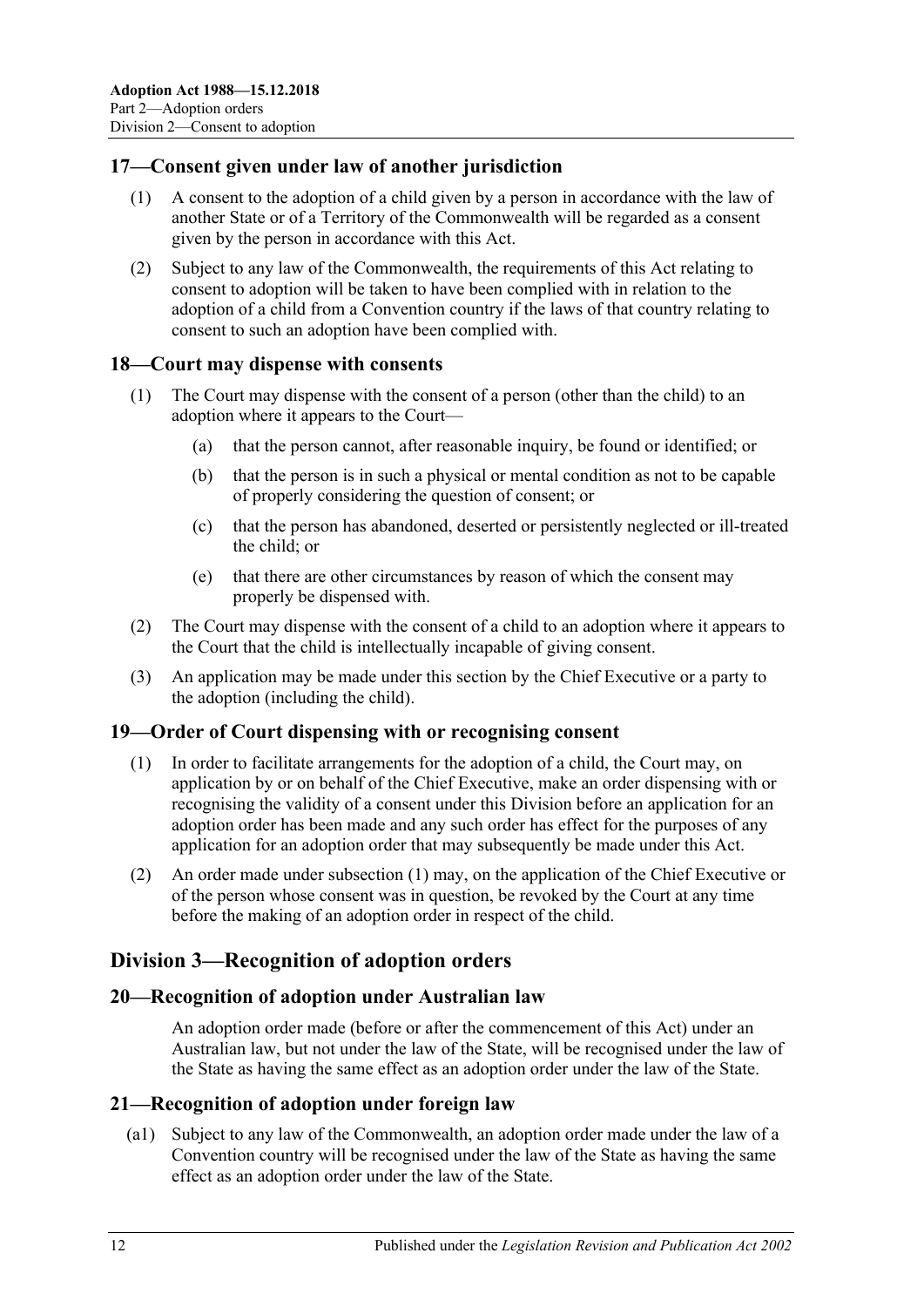- (1) An adoption order made (after the commencement of this Act) under the law of any other country outside Australia will be recognised under the law of the State as having the same effect as an adoption order under the law of the State if—
	- (a) the order was made in accordance with the law of that country; and
	- (b) when the order was made, each applicant was domiciled in that country or had been resident in that country for at least 12 months; and
	- (c) the circumstances in which the order was made would, if they had existed in this State, have constituted a sufficient basis for making an adoption order under this Act; and
	- (d) the proceedings in which the order was made involved no denial of natural justice or failure to observe the requirements of substantial justice.
- <span id="page-12-3"></span>(2) The Court may, on the application of an interested person, declare that an adoption order made under the law of a country outside Australia is or is not one that is to be recognised under the law of the State.
- (3) The Attorney-General is entitled to intervene in any proceedings under [subsection](#page-12-3) (2).
- (4) Where immediately before the commencement of this Act an adoption order made under the law of a country outside Australia was recognised as having the same effect as an adoption order made in this State, the order continues to be so recognised.

# <span id="page-12-0"></span>**Division 4—General provisions**

### <span id="page-12-5"></span><span id="page-12-1"></span>**22—Court to consider report on suitability of adoptive parents**

- (1) Before making an order for the adoption of a child, the Court will consider any report prepared by or on behalf of the Chief Executive and submitted to the Court as to—
	- (a) where the Chief Executive is the guardian of the child under [section](#page-14-0) 25—the circumstances of the child; and
	- (b) in any case—the suitability of the prospective adoptive parents and their capacity to care adequately for the child.
- (2) Subject to [subsection](#page-12-4) (3), a copy of a report prepared under [subsection](#page-12-5) (1) will be made available to the prospective adoptive parents.
- <span id="page-12-4"></span>(3) The Court may order that the contents or part of the contents of a report prepared under [subsection](#page-12-5) (1) be suppressed from disclosure to the prospective adoptive parents or any other person.
- (4) The Court may require prospective adoptive parents to submit evidence, to the satisfaction of the Court, of their good health.

### <span id="page-12-2"></span>**23—Name of child**

- (1) Where the Court makes an order for the adoption of a child it may by the same or a subsequent order declare the name by which the child is to be known.
- (2) Before making an order changing the name of a child, the Court should take into account any wishes expressed by the child on the subject.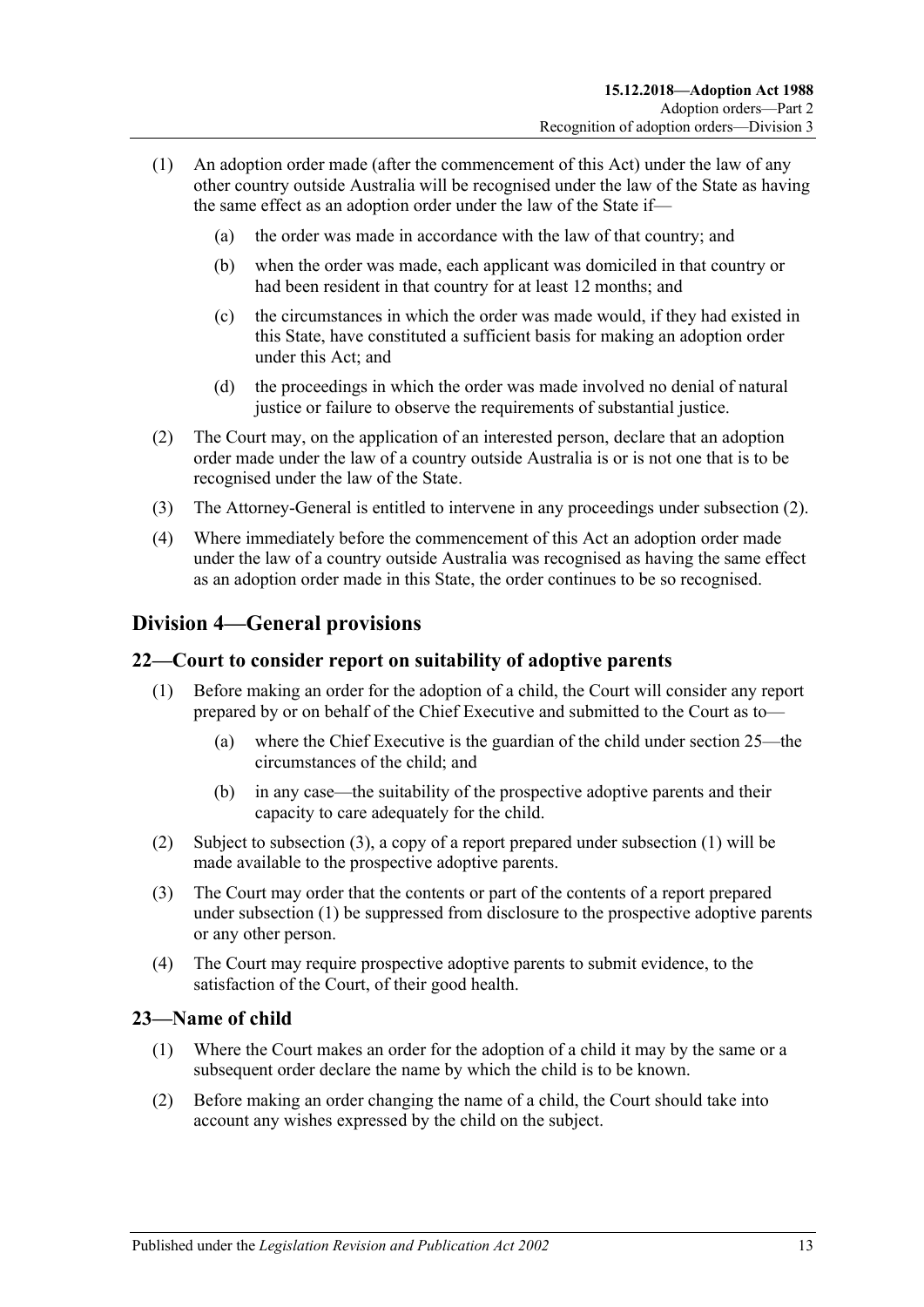- (3) The Court will not—
	- (a) in the case of a child who is over the age of 12 years—change the name of the child unless—
		- (i) the child consents to the change; or
		- (ii) the child is intellectually incapable of consenting; and
	- (b) in all cases—change the first name of a child unless—
		- (i) the first name is offensive or unsuitable; or
		- (ii) another child of the adoptive parents has the same first name.
- <span id="page-13-2"></span>(3a) If the Court changes the first name of a child in accordance with [subsection](#page-13-2) (3)(b), the Court should, so far as is reasonably practicable, seek to change the first name—
	- (a) so that the child's second name becomes the first name of the child; or
	- (b) to another name brought to the attention of the Court that is of significance to the child, taking into account the child's identity, language and cultural and (if relevant) religious ties.
- (4) An order under this section does not prevent a subsequent change of name in accordance with the law of the State.

### <span id="page-13-0"></span>**24—Proceedings to be private etc**

- (1) An application for an adoption order will not be heard in an open court.
- (2) Except as authorised by the Court, the records of proceedings for an adoption order will not be open to inspection.

### <span id="page-13-3"></span><span id="page-13-1"></span>**24A—Custody agreements**

- (1) The parents or guardians of a child who is less than 18 years of age who are considering having the child adopted and the Chief Executive may enter into an agreement (a *custody agreement*) under which the Chief Executive has custody of the child during the period of the agreement.
- (2) Despite [subsection](#page-13-3) (1)—
	- (a) if the whereabouts of a parent or guardian of a child cannot, after reasonable enquiries, be ascertained; or
	- (b) if a parent or guardian of a child has failed to respond within a reasonable period of time to a request that the parent or guardian enter into a custody agreement; or
	- (c) if it is not, in all the circumstances of the case, reasonably practicable to request a particular parent or guardian of a child to enter into a custody agreement,

the remaining parent or guardian, or parents or guardians, may enter into a custody agreement in respect of the child.

(3) The child may also be a party to a custody agreement if the Chief Executive considers it appropriate, having regard to the child's age and ability to understand the consequences of a custody agreement.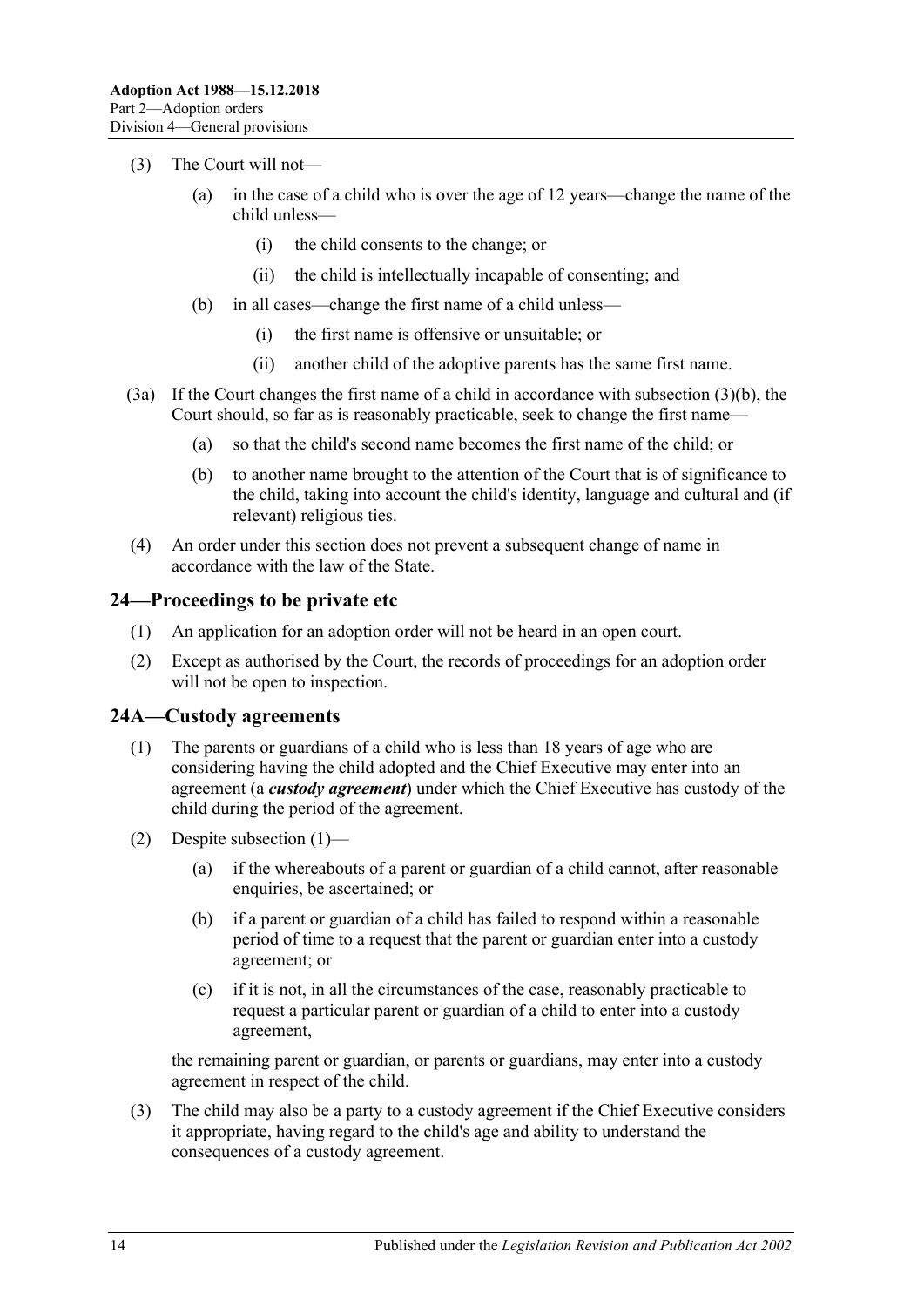- <span id="page-14-1"></span>(4) A custody agreement—
	- (a) must be in writing; and
	- (b) may be terminated at any time—
		- (i) by a child, parent or guardian who is a party to the agreement, by notice in writing to the Chief Executive; or
		- (ii) by agreement between the parties to the agreement; and
	- (c) will be taken to have been terminated on—
		- (i) the Chief Executive becoming the guardian of the child under [section](#page-14-0) 25; or
		- (ii) an adoption order being made in relation to the child; or
		- (iii) an order being made under any other Act or law for the guardianship or custody of the child.
- (5) Unless the agreement is terminated under [subsection](#page-14-1) (4), a custody agreement—
	- (a) has effect for a period, not exceeding 6 months, specified in the agreement; and
	- (b) may, on its expiration, be extended by the parties to the agreement in accordance with this section, but not so that the agreement will operate for a total period of more than 1 year.

## <span id="page-14-0"></span>**25—Guardianship of child awaiting adoption**

- <span id="page-14-2"></span>(1) Where—
	- (a) each parent or guardian of a child has consented to the adoption of the child in general terms or such consent has been dispensed with; or
	- (b) it is intended that an order for the adoption of a child be sought under this Act and arrangements are complete for the transfer of guardianship of the child from an officer of another State or a Territory of the Commonwealth whose functions correspond to those of the Chief Executive to the Chief Executive,

the Chief Executive is the guardian of the child, for all purposes except the giving of consent to the adoption of the child, to the exclusion of all other persons until—

- (c) an adoption order is made in respect of the child; or
- (d) a consent referred to in [paragraph](#page-14-2) (a) is lawfully revoked; or
- (e) the child is placed in the custody or under the guardianship of a person by order of a court; or
- (f) the Chief Executive orders, in writing, that the child be placed in the custody of a parent of the child.
- (2) The Chief Executive may, by agreement with some suitable person (including a parent of the child) and on such conditions as the Chief Executive considers appropriate, place a child of whom the Chief Executive is the guardian under this section in the care of that person.
- (3) The fact that the Chief Executive is the guardian of a child under this section does not affect the liability of any person to maintain the child.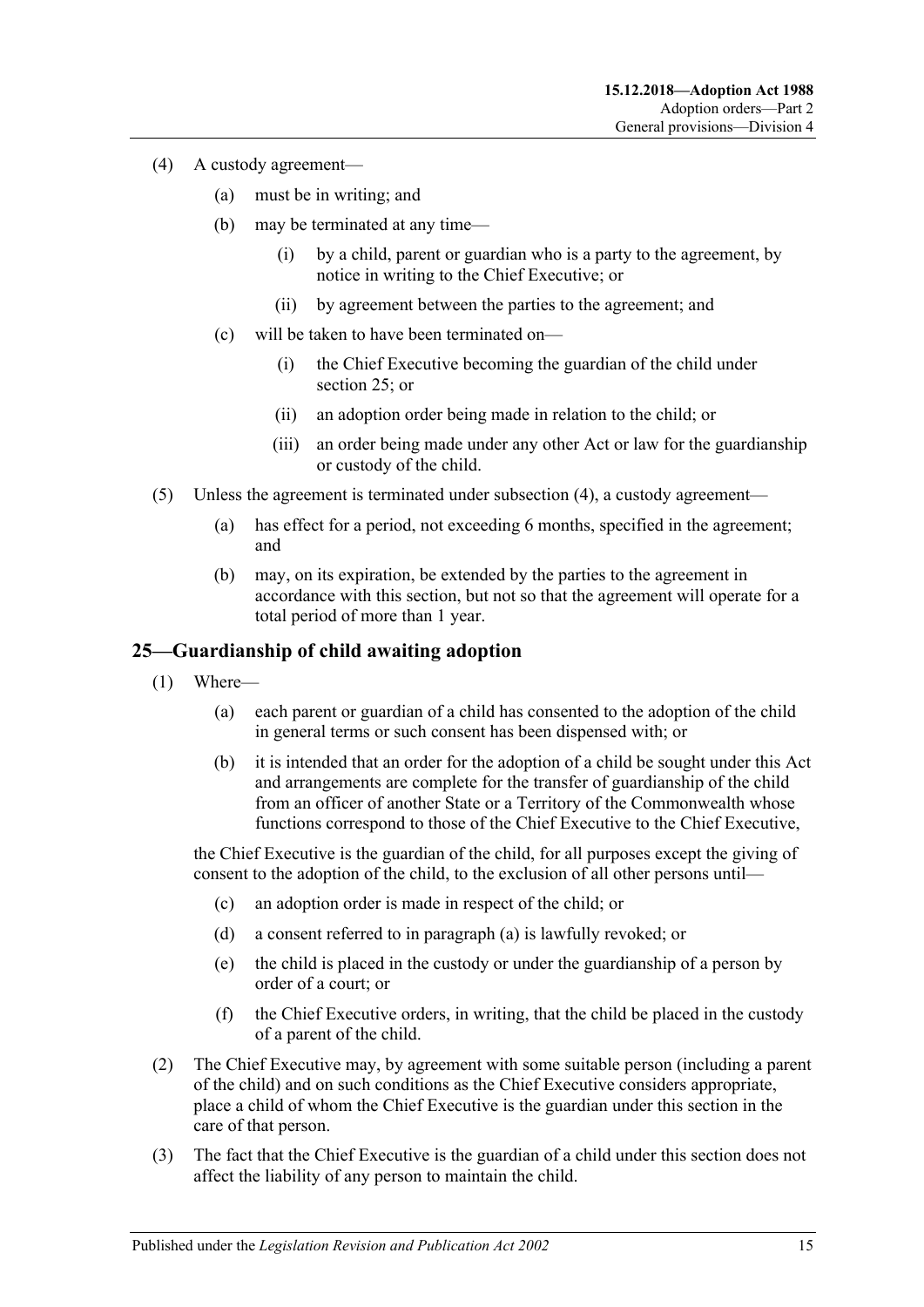- (4) This section does not apply to—
	- (a) a child who is under the guardianship of the Minister; or
	- (b) a child who is aged 18 years or more.

## <span id="page-15-0"></span>**26—Support in special cases**

Where—

- (a) a child suffers from some physical or mental disability; or
- (b) a child, for some other reason, requires special care,

the Minister may enter into an arrangement with prospective adoptive parents to contribute to the support of the child after the making of an adoption order.

### <span id="page-15-1"></span>**26A—Arrangements between parties to adoption**

- (1) If a party to the adoption or proposed adoption of a child wishes to enter into an arrangement with another party to the adoption for the provision of information, contact or any other matters related to the welfare of the child, or to vary such an arrangement, the Chief Executive will endeavour to facilitate the making of the arrangement or variation.
- (2) For the purposes of this section, the birth parents and the adoptive parents will be taken to be the parties to the adoption.
- (3) The Chief Executive must ensure that the opinions of the child (so far as they are ascertainable) are taken into account in formulating any arrangement or variation under this section.
- (4) An arrangement may not be entered into under this section in relation to an adopted child who has attained the age of 18 years and an arrangement relating to an adopted child will terminate on the child attaining the age of 18 years.
- (5) The Chief Executive must ensure that an arrangement entered into under this section, or any variation to such an arrangement, is reduced to writing and that copies of the arrangement or variation are provided to the parties to the arrangement.
- (6) The Chief Executive will maintain a register of arrangements entered into under this section.
- (7) An arrangement entered into under this section is not enforceable in any court and breach of an arrangement or failure to enter into such an arrangement does not affect the validity of an adoption order or of any consent to an adoption.
- (8) This section applies only in relation to children adopted after the commencement of this Act.

# <span id="page-15-2"></span>**Part 2A—Open adoptions**

### <span id="page-15-3"></span>**27—Disclosure of information once adopted person turns 18**

- (1) Subject to this Part, an adopted person who has attained the age of 18 years or, if the adopted person consents or is dead or cannot be located, a lineal descendant of the adopted person, may obtain—
	- (a) the names and dates of birth (if known) of the person's birth parents;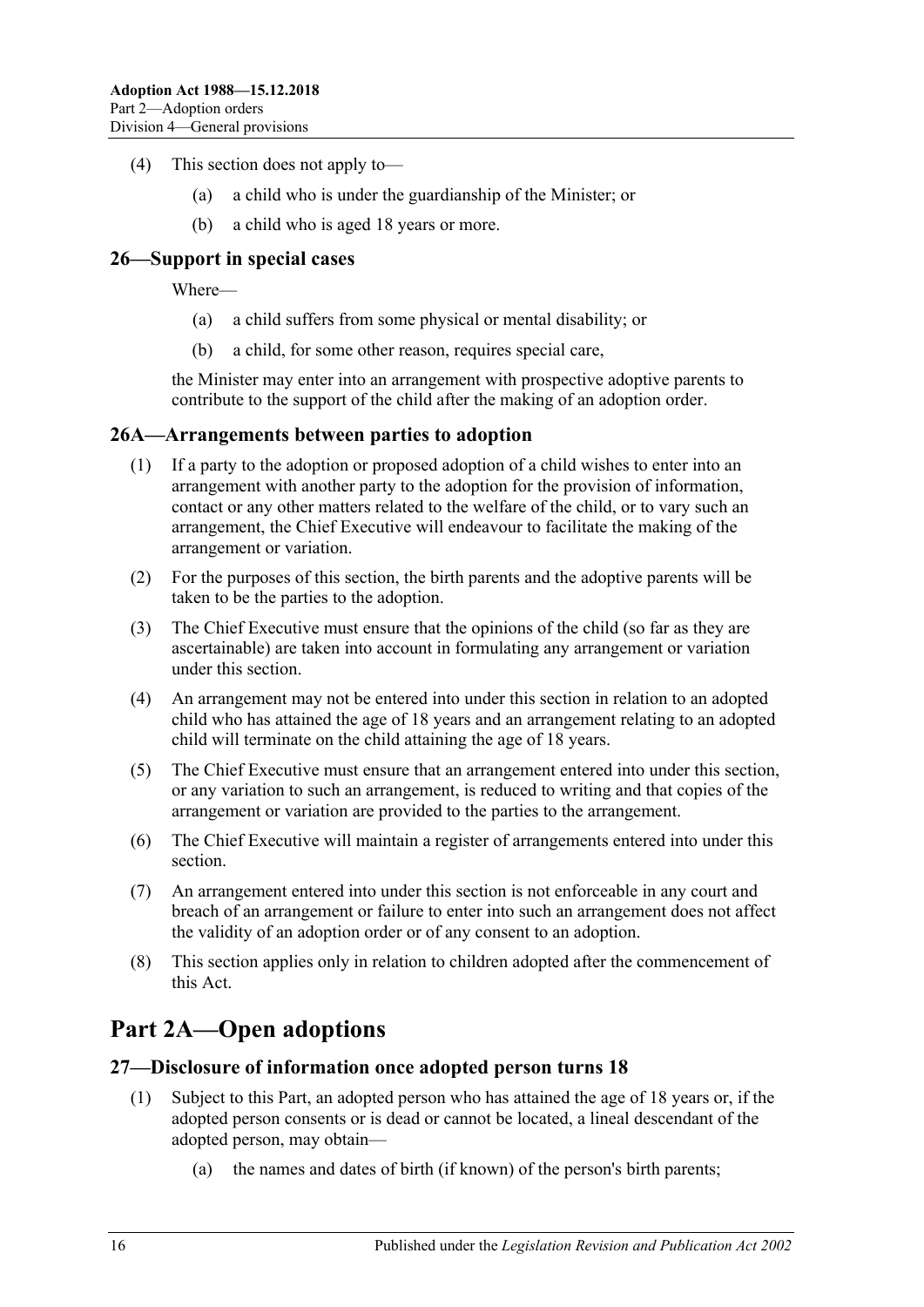- (b) any other information in the possession of the Chief Executive relating to the birth parents and the circumstances of the adoption<sup>1</sup>;
- (c) any message, information or item given to the Chief Executive by a birth parent with instructions that it be provided to the adopted person;
- (d) information in the possession of the Chief Executive relating to a sibling (whether of the whole or half blood) of the person who has also been adopted and who has also attained the age of 18 years.
- (2) Subject to this Part, if an adopted person has attained the age of 18 years, a birth parent of the person or, if the birth parents consent or are dead or cannot be located, a person who would have been a relative of the person if the adoption order had not been made, may obtain—
	- (a) the names of the adoptive parents and the adopted person;
	- (b) any other information in the possession of the Chief Executive relating to the adoptive parents and the adopted person;
	- (c) any message, information or item given to the Chief Executive by an adopted person or adoptive parent with instructions that it be provided to the birth parent.
- (3) Subject to this Part, if an adopted person has attained the age of 18 years, an adoptive parent of the person may, with the consent of the adopted person, obtain—
	- (a) any information in the possession of the Chief Executive relating to the adopted person's birth parents;
	- (b) any message, information or item given to the Chief Executive by a birth parent with instructions that it be provided to the adoptive parents.
- (3a) Subject to this Part, if an adopted person's birth parent was also an adopted person and is dead or cannot be located, the adopted person may obtain—
	- (a) the names of the birth parent's birth parents (if known); and
	- (b) any other information in the possession of the Chief Executive relating to the birth parent's birth parents.
- (4) In providing information under this section the Chief Executive must not reveal the name of a person (other than a birth parent and any siblings of the whole or half blood of the adopted person who have attained the age of 18 years) who would have been a relative of the adopted person if the adoption order had not been made.
- <span id="page-16-0"></span>(5) Nothing in this section entitles a person to obtain information the disclosure of which the Chief Executive has determined, in his or her absolute discretion, would—
	- (a) be an unjustifiable intrusion on the privacy of the person to whom the information relates; or
	- (b) give rise to a serious risk to the life or safety of a person; or
	- (c) in the case of information relating to a person adopted before 17 August 1989—not be in the best interests of the adopted person, taking into account the rights and welfare of the adopted person and any other prescribed matter.
- (6) The Chief Executive must establish and maintain written guidelines regarding the exercise of the Chief Executive's discretion under [subsection](#page-16-0) (5).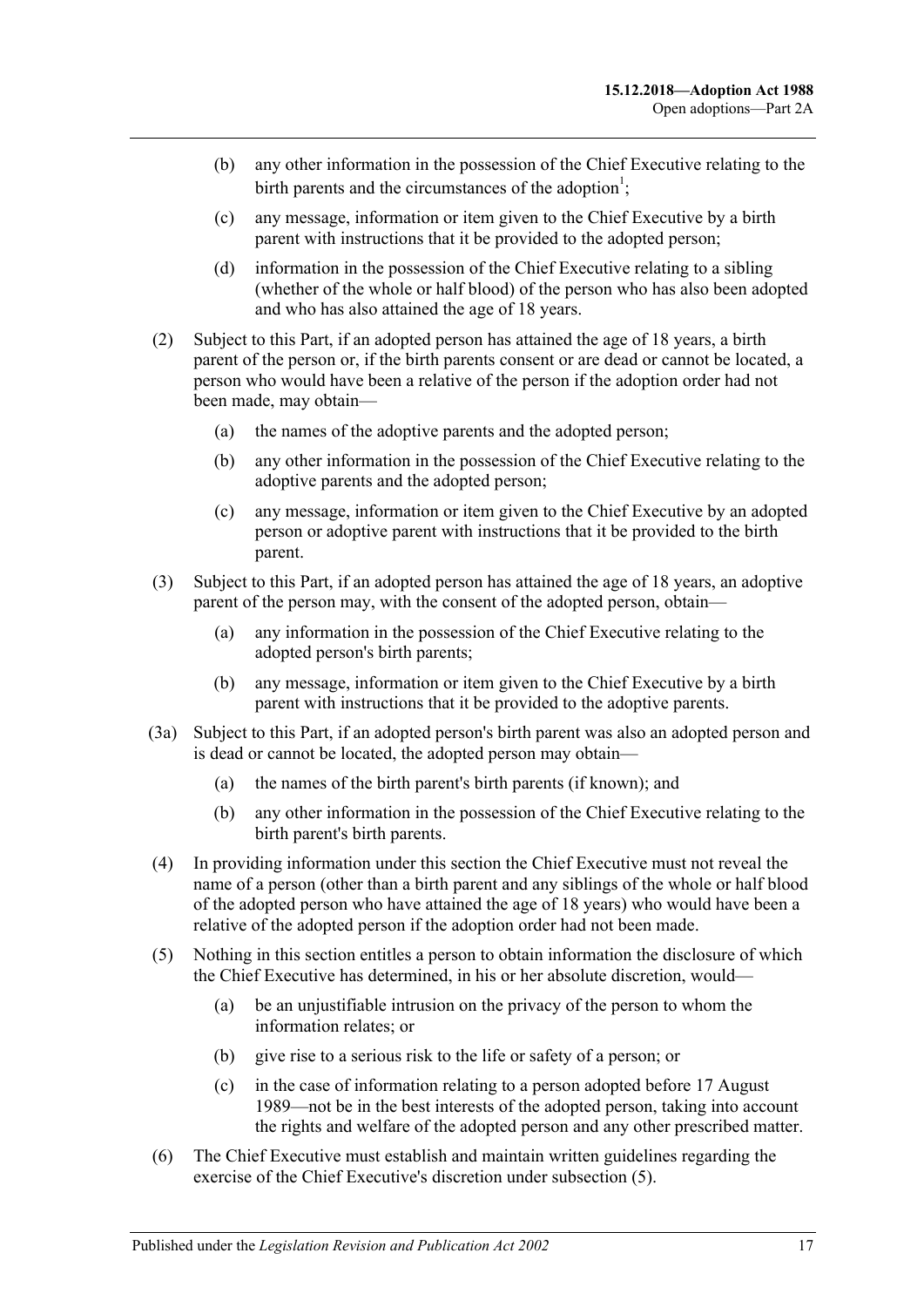(7) The Chief Executive must give a copy of the guidelines, on request, to any person. **Note—**

1 See also section 41 in relation to birth certificates.

### <span id="page-17-0"></span>**27A—Circumstances in which information will be provided earlier**

The Chief Executive will disclose information to an adopted person or a birth parent before an entitlement to the information arises under [section](#page-15-3) 27, if consent to the disclosure is given by—

- (a) in the case of disclosure to an adopted person—
	- (i) the adoptive parents; and
	- (ii) if the name of a birth parent is to be disclosed—that parent; or
- (b) in the case of disclosure to a birth parent—
	- (i) the adoptive parents; and
	- (ii) if the adopted person has attained the age of 12 years—the adopted person.

## <span id="page-17-1"></span>**27B—Limitation on obtaining information relating to adoption prior to commencement of Act in certain cases**

- (1) An old section 27B direction that is in effect immediately before the relevant day will, unless revoked earlier, continue to have effect until the expiry day.
- (2) Subject to this section, the Chief Executive must not disclose information in contravention of an old section 27B direction.
- (3) If an adoptive parent lodged an old section 27B direction but no such direction was lodged by the adopted person before the relevant day, the adoptive parent's old section 27B direction does not operate to prevent the disclosure of information that is relevant to the welfare or whereabouts of the adopted person.
- (4) A person who lodged an old section 27B direction may, at any time before the expiry day, give the Chief Executive a written statement setting out the person's wishes in relation to contact by another party to the adoption.
- (5) The Chief Executive must, as soon as is reasonably practicable after receiving a statement of wishes from a person, give a copy of the statement to the Registrar.
- (6) If the Chief Executive discloses information under [section](#page-15-3) 27 to a person who has given the Chief Executive a statement of wishes, the Chief Executive must ensure that a copy of the statement accompanies the information disclosed.
- (7) In this section—

*expiry day* means the day that falls 5 years after the relevant day;

*old section 27B* means section 27B of this Act as in force immediately before the relevant day;

*old section 27B direction* means a direction lodged under subsection (1), (2) or (3) of old section 27B directing the Chief Executive not to disclose information in the Chief Executive's possession that would enable the person who lodged the direction to be traced continued in effect under this section;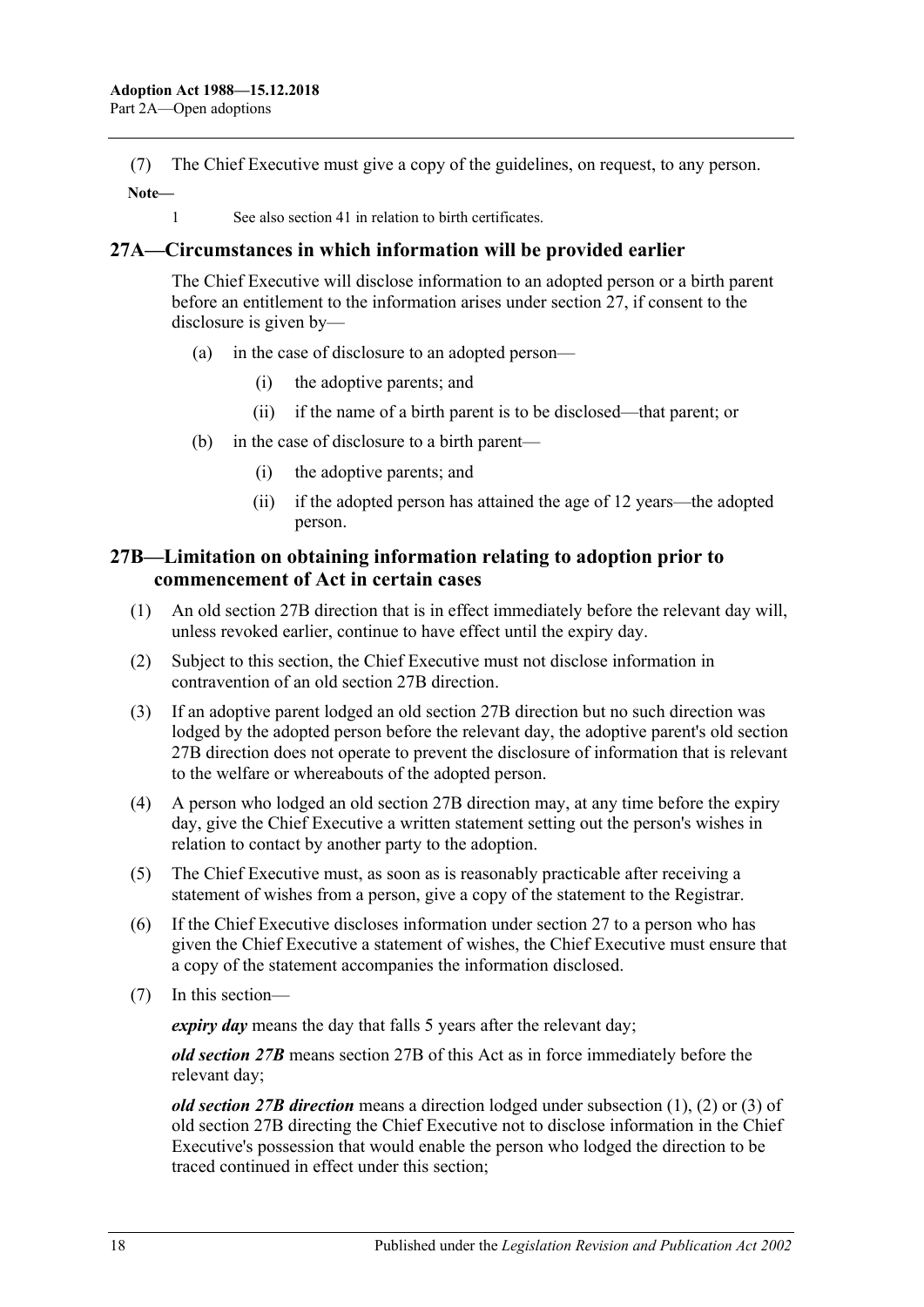*relevant day* means the day on which section 20 of the *[Adoption \(Review\) Amendment](http://www.legislation.sa.gov.au/index.aspx?action=legref&type=act&legtitle=Adoption%20(Review)%20Amendment%20Act%202016)  Act [2016](http://www.legislation.sa.gov.au/index.aspx?action=legref&type=act&legtitle=Adoption%20(Review)%20Amendment%20Act%202016)* comes into operation.

## <span id="page-18-0"></span>**27C—Interviews**

The Chief Executive may, before providing information to a person under this Part, invite the person to participate in an interview with a person authorised by the Chief Executive.

### <span id="page-18-1"></span>**27D—Minister's power to authorise disclosure**

Despite anything contained in this Part, the Minister may authorise disclosure of any information if the disclosure is necessary in the interests of the welfare of an adopted person.

### <span id="page-18-2"></span>**27E—Requirement for consent is waived on death**

A requirement under this Part that the consent of a person be obtained before information may be disclosed is waived on the death of that person.

# <span id="page-18-3"></span>**Part 3—Miscellaneous**

## <span id="page-18-6"></span><span id="page-18-4"></span>**28—Certain agreements illegal**

- (1) An agreement under which a parent or guardian of a child receives any consideration (other than a consideration of a kind authorised by the Chief Executive) for a consent to the adoption of the child, is illegal and void.
- (2) A person who is a party to an agreement of a kind referred to in [subsection](#page-18-6) (1) is guilty of an offence.

Maximum penalty: \$20 000 or imprisonment for 2 years.

### <span id="page-18-7"></span><span id="page-18-5"></span>**29—Negotiation for adoption**

(1) Subject to this section, a person or organisation that conducts negotiations leading, or intended to lead, to the making of an adoption order is guilty of an offence.

Maximum penalty: \$20 000 or imprisonment for 2 years.

- (2) [Subsection](#page-18-7) (1) does not apply—
	- (a) to negotiations conducted for no fee by, or on behalf of, a parent, guardian or relative of a child for an adoption order in favour of a relative of the child or a person who is living together with a parent of the child in a qualifying relationship; or
	- (b) to negotiations conducted by a person or organisation approved by the Chief Executive.
- (3) An approval under this section is subject to any prescribed conditions and any other conditions imposed by the Chief Executive.
- <span id="page-18-8"></span>(4) The Chief Executive may withdraw such an approval if the person or organisation—
	- (a) breaches a condition of the approval; or
	- (b) acts improperly in the course of or in relation to the adoption or proposed adoption of a child.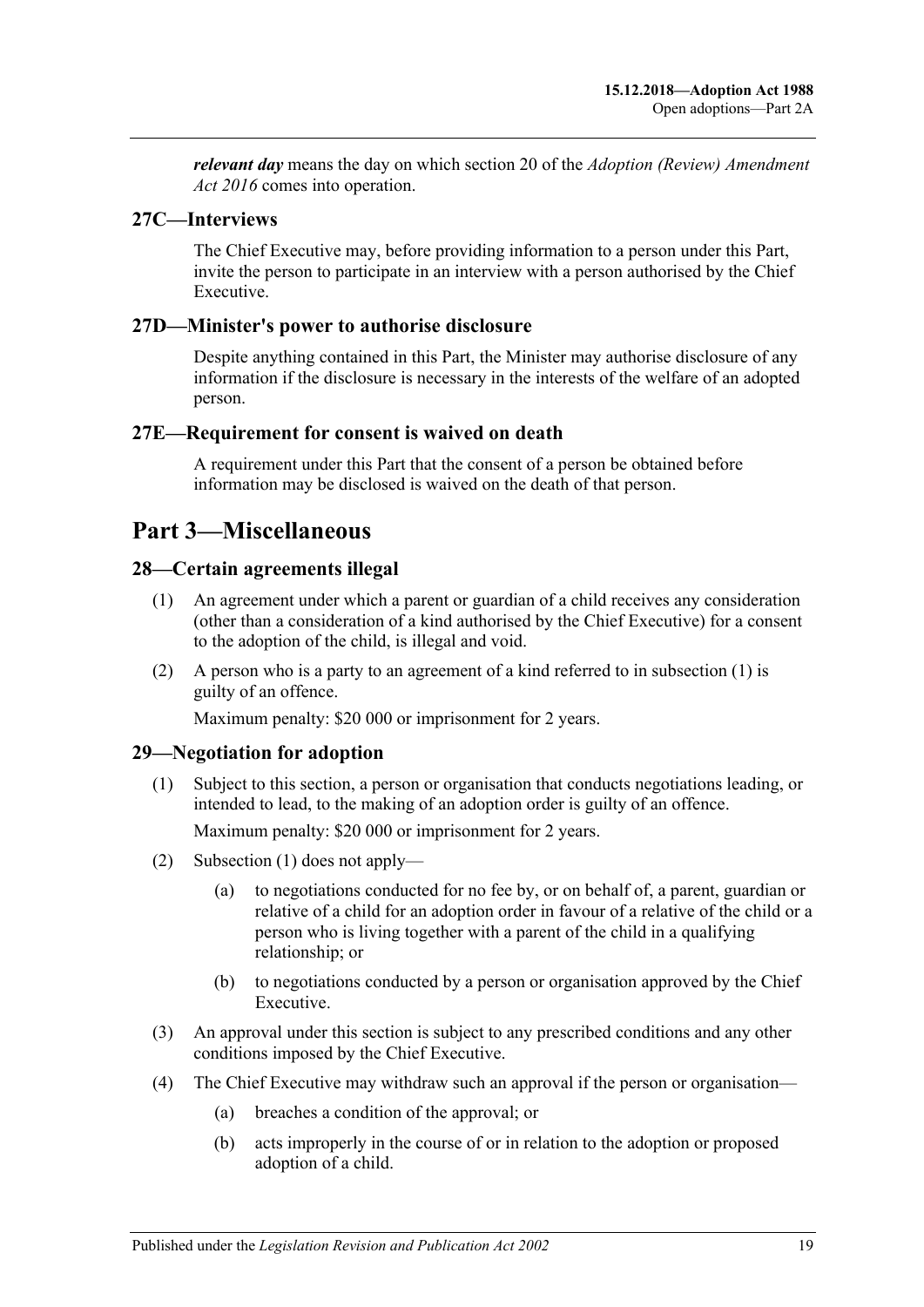- (4a) For the purposes of [subsection](#page-18-8) (4), an organisation will be taken to have acted improperly in the course of or in relation to an adoption or proposed adoption if a servant or agent of the organisation acts improperly in the course of or in relation to the adoption or proposed adoption.
- (5) Any fee paid for negotiations conducted in contravention of this section may be recovered as a debt.

## <span id="page-19-0"></span>**30—Enticing child away**

A person must not take or entice a child away from a person who is entitled to custody of the child in pursuance of an adoption order with intent to deprive that person of the child.

Maximum penalty: \$20 000 or imprisonment for 2 years.

### <span id="page-19-1"></span>**31—Publication of names etc of persons involved in proceedings**

- (1) A person who publishes or causes to be published—
	- (a) the name of a child, or material tending to identify a child, in relation to whom proceedings have been taken under this Act or any other Australian law that substantially corresponds to this Act;
	- (b) the name of a parent or guardian, or material tending to identify a parent or guardian, of a child in relation to whom proceedings have been taken under this Act or any other Australian law that substantially corresponds to this Act;
	- (c) the name of a party, or material tending to identify a party, to proceedings under this Act or any other Australian law that substantially corresponds to this Act,

is guilty of an offence.

Maximum penalty: \$40 000 or imprisonment for 4 years.

- (2) This section does not apply to the publication of a person's name or other material tending to identify a person if—
	- (a) written consent to the publication has been given by—
		- (i) if the person is aged 18 years or more—that person; or
		- (ii) if the person is less than 18 years of age and is not under the guardianship of the Chief Executive—each parent or guardian of the person; or
		- (iii) if the person is less than 18 years of age and under the guardianship of the Chief Executive—the Chief Executive; or
	- (b) the publication has been authorised by the Court.

### <span id="page-19-2"></span>**32—Publication of certain material related to adoption**

A person who publishes or causes to be published material to the following effect—

- (a) that a person desires to enter into negotiations with the parents or guardians of a child with a view to adoption of the child;
- (b) that a person has a child that he or she desires to place with adoptive parents,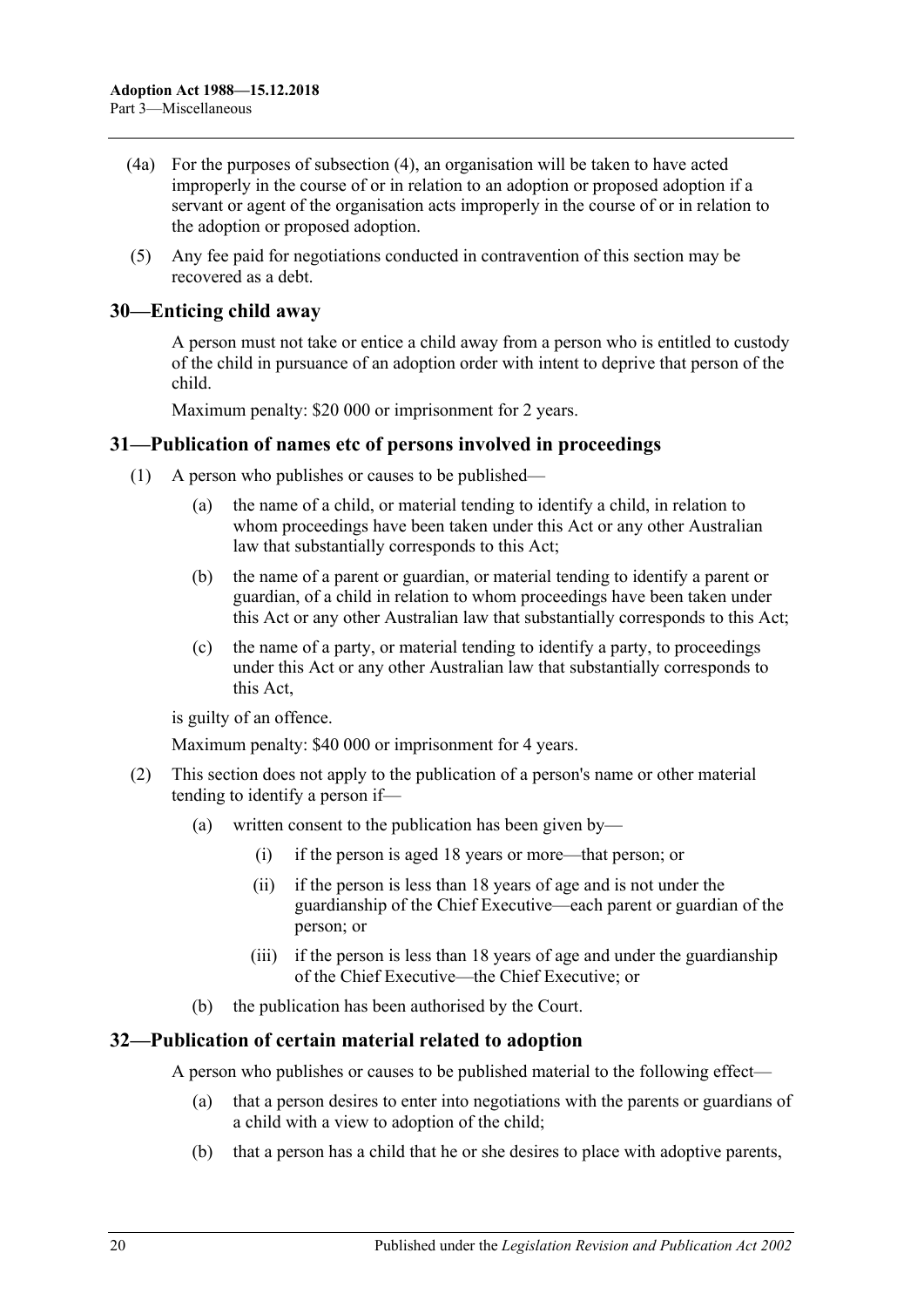is guilty of an offence.

Maximum penalty: \$40 000 or imprisonment for 4 years.

### <span id="page-20-0"></span>**33—False or misleading statements**

A person must not make a statement knowing it to be false or misleading in a material respect for the purposes of, or in connection with, a proposed adoption under this Act. Maximum penalty: \$20 000 or imprisonment for 2 years.

### <span id="page-20-1"></span>**34—Impersonation**

A person must not falsely represent himself or herself to be a person whose consent to the adoption of a child is required by this Act.

Maximum penalty: \$20 000 or imprisonment for 2 years.

### <span id="page-20-2"></span>**35—Presenting forged consent**

A person must not present, or cause to be presented, in connection with an application for an adoption order a document purporting to be an instrument of consent to the adoption knowing that the signature to the document is or was forged or obtained by fraud, duress or other improper means.

Maximum penalty: \$20 000 or imprisonment for 2 years.

### <span id="page-20-3"></span>**36—Confidentiality**

A person who is, or has been, engaged in duties related to the administration of this Act must not disclose information relating to an adopted person or the birth or adoptive parents of an adopted person obtained in the course of those duties except—

- (a) in the administration of this Act; or
- (b) as authorised or required by law; or
- (c) with the consent of the person to whom the information relates.

Maximum penalty: \$10 000.

### <span id="page-20-4"></span>**37—Offences**

- (3) A prosecution for an offence against this Act will not be commenced without the consent of the Minister.
- (4) In proceedings for an offence against this Act a document apparently signed by the Minister stating that the Minister consents to a particular prosecution will be accepted, in the absence of proof to the contrary, as proof of that consent.

### <span id="page-20-5"></span>**38—Age**

Where the age of a person is material to proceedings under this Act and there is no certain evidence of age, a court may act on its own estimate of the age of that person.

### <span id="page-20-6"></span>**39—Intervention in proceedings**

- (1) The Chief Executive is entitled to intervene in any proceedings under this Act.
- (2) A court may order that any person who has, in the opinion of the court, a proper interest in proceedings under this Act be joined as a party to the proceedings.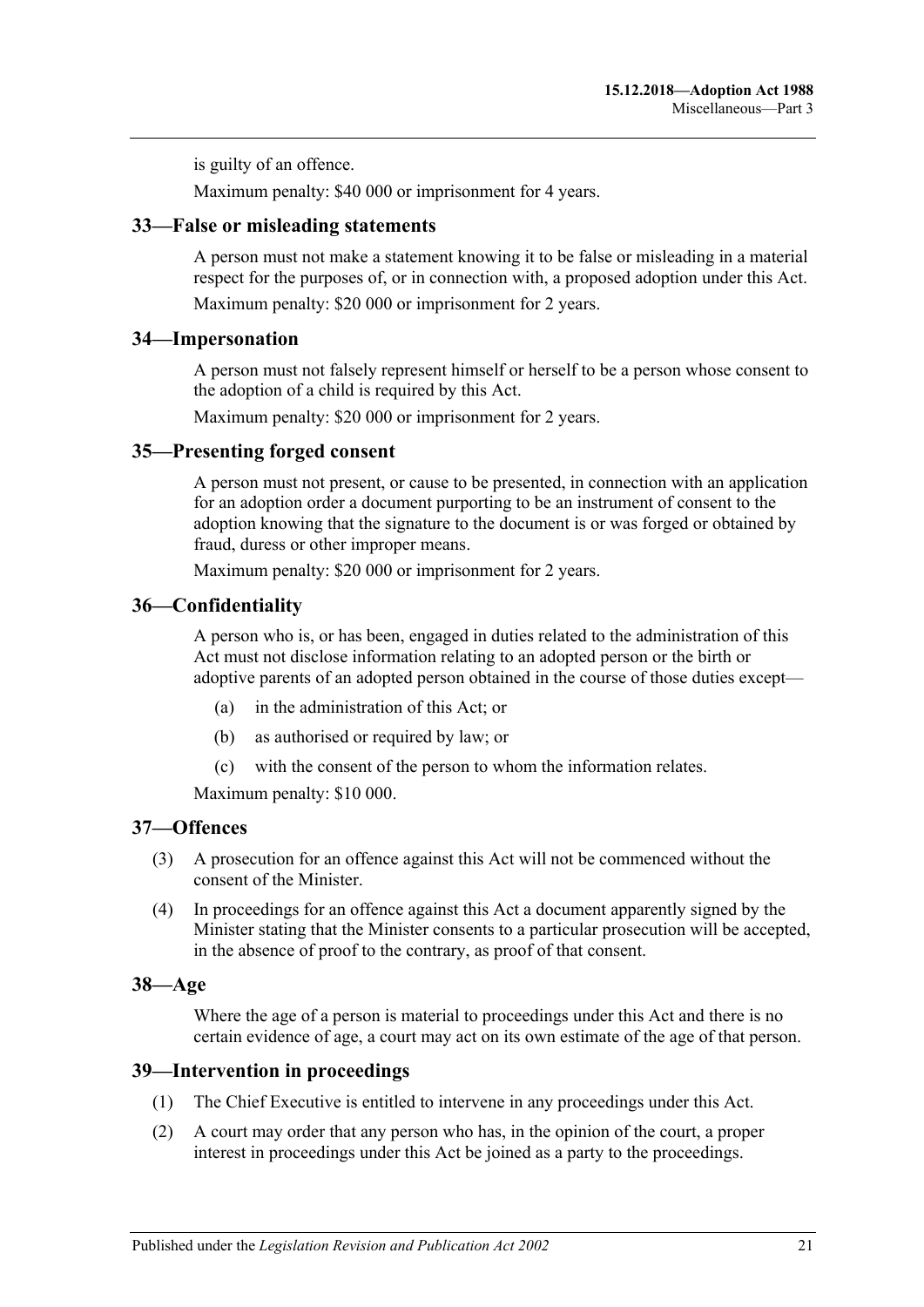### <span id="page-21-0"></span>**40—Costs**

In proceedings under this Act, the Court may, subject to the regulations, make such orders as to costs and security for costs as it considers appropriate.

## <span id="page-21-1"></span>**40A—Notification of death of party to adoption**

- (1) If the Chief Executive is informed by the Registrar that an adopted person has died, the Chief Executive must, if the Chief Executive considers it appropriate to do so, take reasonable steps to inform—
	- (a) the adopted person's birth parents of the death; and
	- (b) each person who would have been a sibling of the adopted person (whether of the whole or half blood) if the adoption order had not been made.
- (2) If the Chief Executive receives information that a birth parent of an adopted person has died, the Chief Executive must, if the Chief Executive considers it appropriate to do so, take reasonable steps to inform the adopted person.
- (3) If the Chief Executive informs—
	- (a) the birth parents of an adopted person of the adopted person's death; or
	- (b) an adopted person of the death of a birth parent of the adopted person,

the fact that a direction lodged under [section](#page-17-1) 27B by the deceased adopted person or birth parent (as the case may be) was in effect at the time of death does not prevent the Chief Executive from—

- (c) in the case of a deceased adopted person—disclosing to the birth parents information in the Chief Executive's possession relating to the adopted person; or
- (d) in the case of a deceased birth parent—disclosing to the adopted person information in the Chief Executive's possession relating to the birth parent.

### <span id="page-21-2"></span>**41—Registration**

- (1) The Registrar must, on receipt of notice of the adoption of a child—
	- (a) if the child's birth is registered in this State—add a note to the entry in the register relating to the child containing the names of the persons who are in contemplation of law the parents of the child following the adoption; or
	- (b) in any other case—make an entry containing—
		- (i) a statement of the date and place of birth of the child; and
		- (ii) the names of—
			- (A) the birth parents of the child (if known); and
			- (B) the persons who are in contemplation of law the parents of the child following the adoption.
- (2) Subject to this section, the Registrar must not allow any person access to information contained in an entry in the register of births relating to an adopted person who is less than 18 years of age.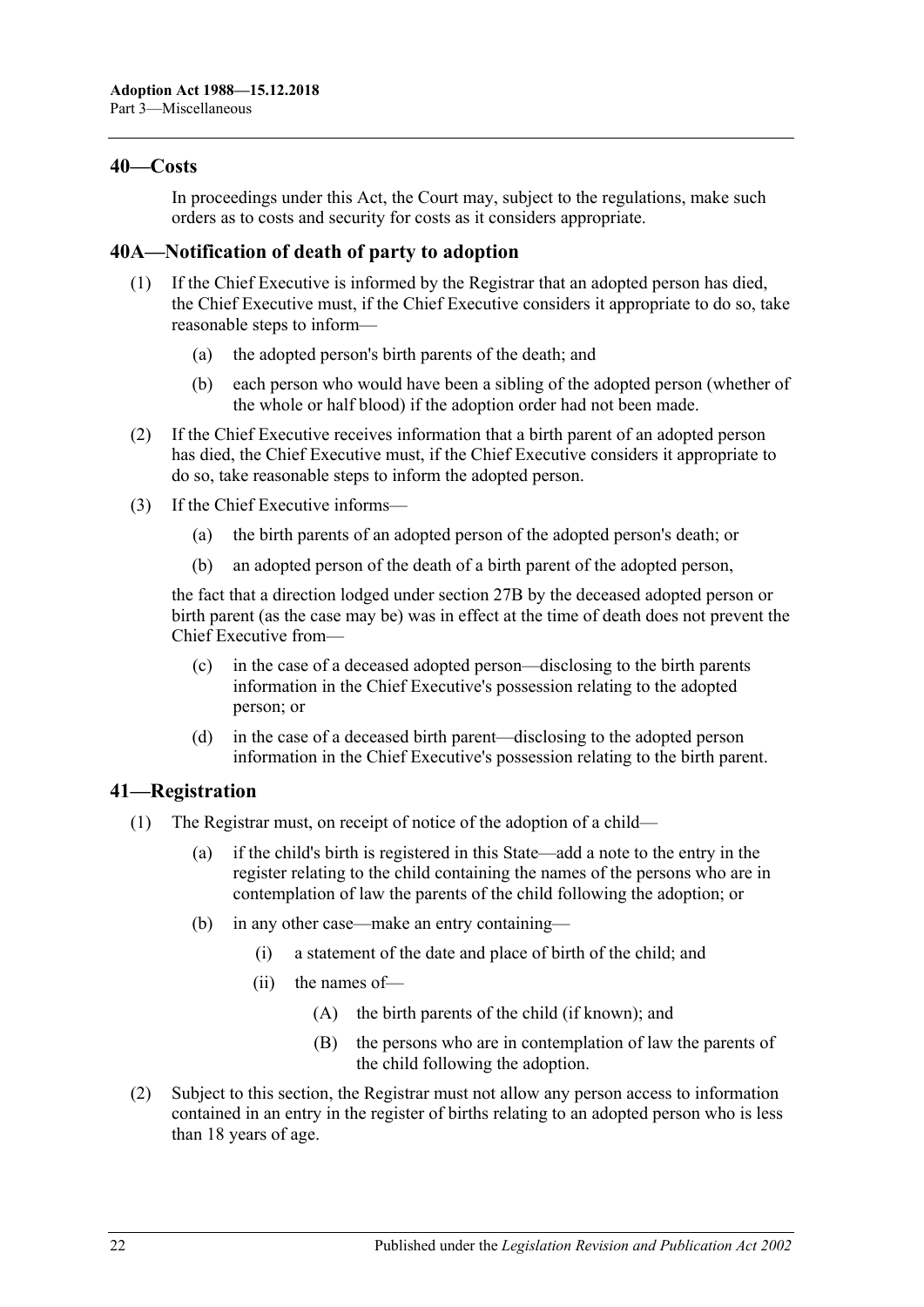- (3) If the parties to an adoption agree (whether at the time of the making of the adoption order or at a later date) that information in an entry in the register of births (including a cancelled entry) relating to an adopted person may be accessed before the adopted person turns 18, the parties may give the Chief Executive a notice indicating such agreement (a *consent notice*).
- <span id="page-22-0"></span>(4) The Registrar may—
	- (a) if the Chief Executive has given the Registrar a consent notice, allow a party to an adoption access to information contained in the entry in the register of births relating to an adopted person who is less than 18 years of age (including a cancelled entry); or
	- (b) if the Registrar has not been given a consent notice—
		- (i) allow access by the adopted person or the adoptive parents to the information contained in the entry other than—
			- (A) information in a cancelled entry; or
			- (B) without limiting [subsubparagraph](#page-22-0) (A), information relating to the birth parents or the name of the adopted person before the adoption; and
		- (ii) allow access by the birth parents to the following information contained in the entry (whether or not the information is contained in a cancelled entry):
			- (A) the names of the birth parents;
			- (B) the name of the adopted person before the adoption;
			- (C) the statement of the date and place of birth of the adopted person.
- (5) A consent notice—
	- (a) has effect until the adopted person attains the age of 18 years, unless revoked before that date; and
	- (b) may be revoked at any time by any party to the adoption; and
	- (c) must be given or revoked in a manner and form approved by the Chief Executive.
- (6) Subject to [section](#page-23-0) 41A, the Registrar—
	- (a) may allow any person access to information relating to an adopted person who is aged 18 years or more contained in an entry (other than a cancelled entry) in the register of births; or
	- (b) in the case of any such information in a cancelled entry—may allow access to the information—
		- (i) by the adopted person or a birth parent of the adopted person; or
		- (ii) by any other person on the authorisation of the Chief Executive.
- <span id="page-22-1"></span>(7) The Chief Executive must not give an authorisation under [subsection](#page-22-1)  $(6)(b)(ii)$  if the Chief Executive is of the opinion that to do so would give rise to a serious risk to the life or safety of a person.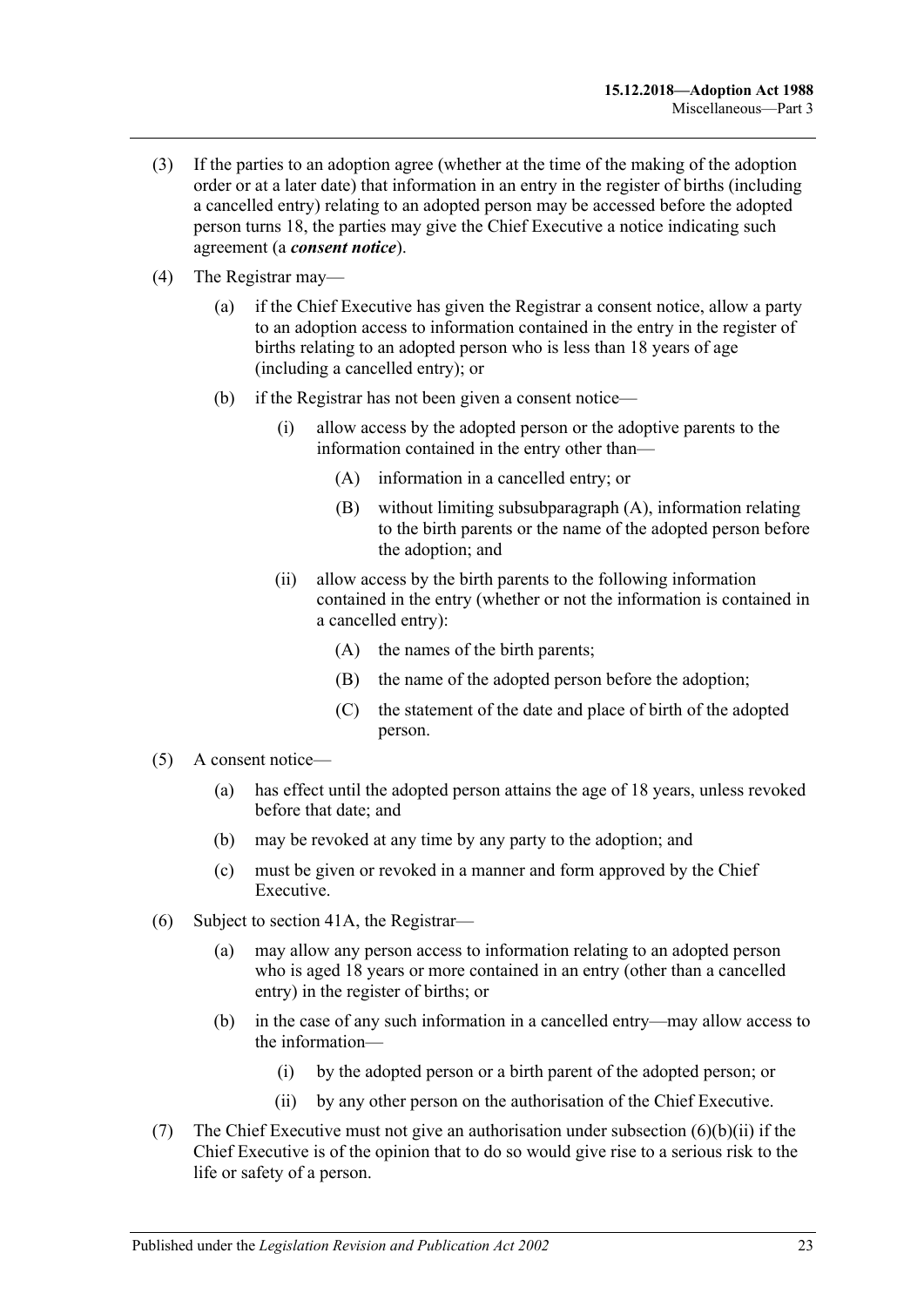- (8) If the Registrar—
	- (a) receives from the Chief Executive a statement of wishes; and
	- (b) allows access to information relating to the person who gave the statement of wishes to the Chief Executive,

the Registrar must ensure that, at the time of allowing access, the statement of wishes is given to the person to whom access is allowed.

(9) In this section—

*cancelled entry* means any entry formerly made in the register of births relating to an adopted person that was cancelled by the Registrar before the relevant day;

*relevant day* means the day on which section 31 of the *[Adoption \(Review\) Amendment](http://www.legislation.sa.gov.au/index.aspx?action=legref&type=act&legtitle=Adoption%20(Review)%20Amendment%20Act%202016)  Act [2016](http://www.legislation.sa.gov.au/index.aspx?action=legref&type=act&legtitle=Adoption%20(Review)%20Amendment%20Act%202016)* comes into operation.

### <span id="page-23-0"></span>**41A—Limitation on accessing information on register relating to person adopted prior to commencement of Act in certain cases**

- (1) An old section 41 direction that is in effect immediately before the relevant day will, unless revoked earlier, continue to have effect until the expiry day.
- (2) The Chief Executive must not, in contravention of an old section 41 direction, authorise the Registrar to allow access to the following information in the register of births by a person who was adopted before 17 August 1989:
	- (a) information contained in an entry cancelled under subsection (1) of old section 41;
	- (b) information in an entry relating to a person who was adopted before 17 August 1989.
- <span id="page-23-1"></span>(3) The Registrar must not, except on the authorisation of the Chief Executive, allow any person access to the following information contained in the register of births relating to an adopted person:
	- (a) information in an entry cancelled under subsection (1) of old section 41;
	- (b) information in an entry relating to a person who was adopted before 17 August 1989.
- (4) Despite [subsection](#page-23-1) (3), the Registrar may, without the authorisation of the Chief Executive, allow access to information contained in an entry in the register of births cancelled under subsection (1) of old section 41 relating to an adopted person—
	- (a) if the adopted person is aged 18 years or more—by the adopted person; or
	- (b) by a birth parent of the adopted person.
- (5) In this section—

*expiry day* means the day that falls 5 years after the relevant day;

*old section 41* means section 41 of this Act as in force immediately before the relevant day;

*old section 41 direction* means a direction under subsection (5) of old section 41 that the Chief Executive must not authorise access to information by a person who was adopted before 17 August 1989 continued in effect under this section;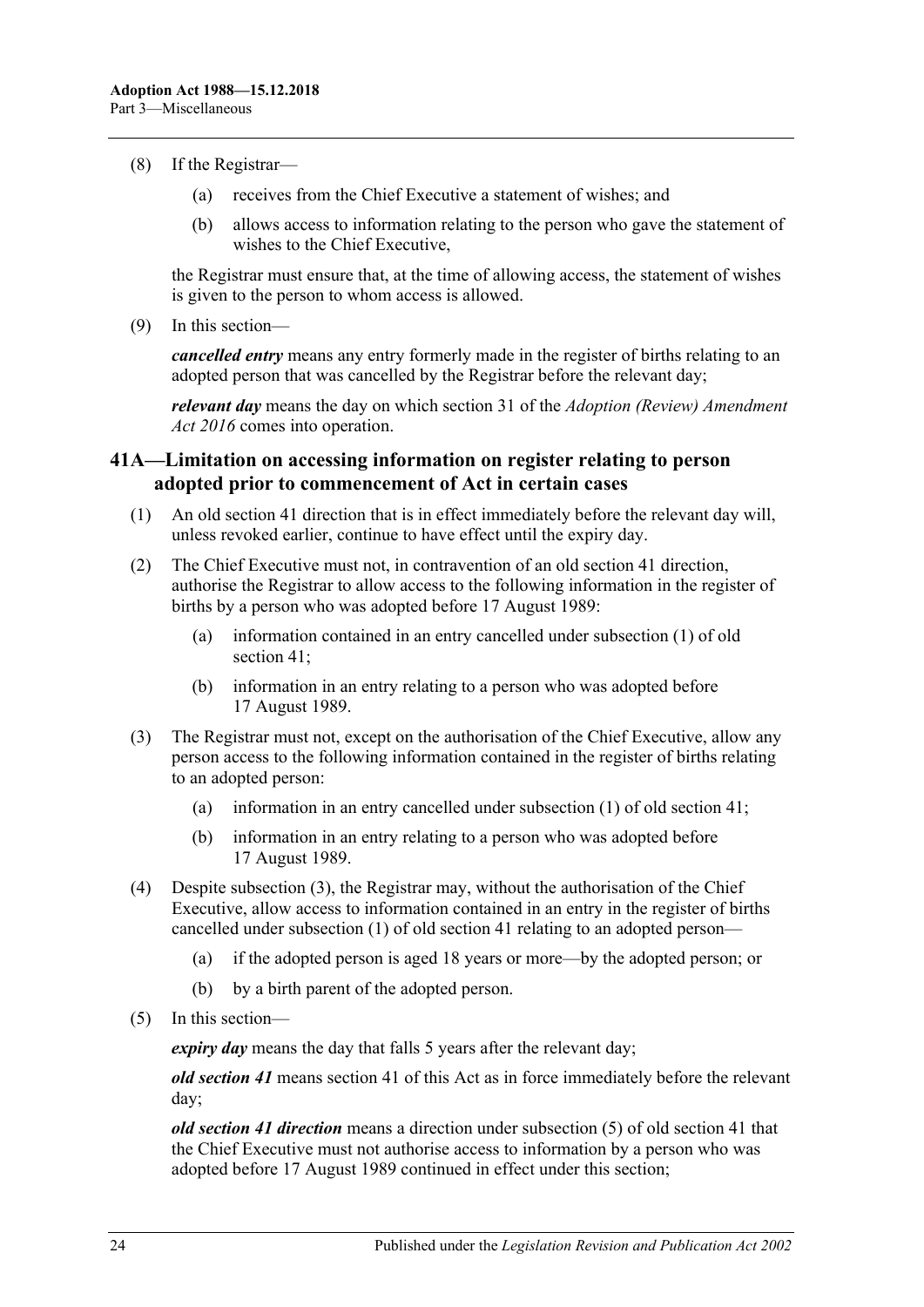*relevant day* means the day on which section 31 of the *[Adoption \(Review\) Amendment](http://www.legislation.sa.gov.au/index.aspx?action=legref&type=act&legtitle=Adoption%20(Review)%20Amendment%20Act%202016)  Act [2016](http://www.legislation.sa.gov.au/index.aspx?action=legref&type=act&legtitle=Adoption%20(Review)%20Amendment%20Act%202016)* comes into operation.

(6) This section expires on the expiry day.

**Note—**

The *[Adoption Act](http://www.legislation.sa.gov.au/index.aspx?action=legref&type=act&legtitle=Adoption%20Act%201988) 1988* came into operation on 17 August 1989.

#### <span id="page-24-0"></span>**42—Regulations**

- (1) The Governor may make such regulations as are contemplated by this Act, or as are necessary or expedient for the purposes of this Act.
- (2) In particular, the regulations may prescribe or make provision for—
	- (a) matters of practice, procedure or evidence in or in connection with proceedings under this Act; and
	- (b) the forms to be used for the purposes of this Act; and
	- (c) fees to be paid in respect of any matter under this Act, and the waiving of any such fees; and
	- (d) the keeping of registers of adoptions and the regulation of access to those registers; and
	- (e) the practice and procedure to be followed in obtaining and giving notice of any consent required for the purposes of this Act; and
	- (f) counselling in relation to adoption; and
	- (g) the payment of witnesses' expenses in connection with proceedings under this Act; and
	- (h) the criteria on which the eligibility of persons for approval by the Chief Executive as suitable persons to adopt children will be determined; and
	- $(i)$  the—
		- (i) keeping of registers of persons approved by the Chief Executive as suitable persons to adopt children; and
		- (ii) order in which persons whose names are included in a register may be selected to be applicants for adoption orders; and
		- (iii) removal of names from a register; and
	- (j) the vesting of jurisdiction in the South Australian Civil and Administrative Tribunal under the *[South Australian Civil and Administrative Tribunal](http://www.legislation.sa.gov.au/index.aspx?action=legref&type=act&legtitle=South%20Australian%20Civil%20and%20Administrative%20Tribunal%20Act%202013)  Act [2013](http://www.legislation.sa.gov.au/index.aspx?action=legref&type=act&legtitle=South%20Australian%20Civil%20and%20Administrative%20Tribunal%20Act%202013)* to review—
		- (i) any decision of the Chief Executive refusing to approve a person as being a suitable person to adopt children; or
		- (ii) any decision by the Chief Executive to remove the name of a person from the register of persons whom he or she has approved as suitable persons to adopt children; or
		- (iii) any other decision of the Chief Executive under this Act of a kind specified in the regulations; and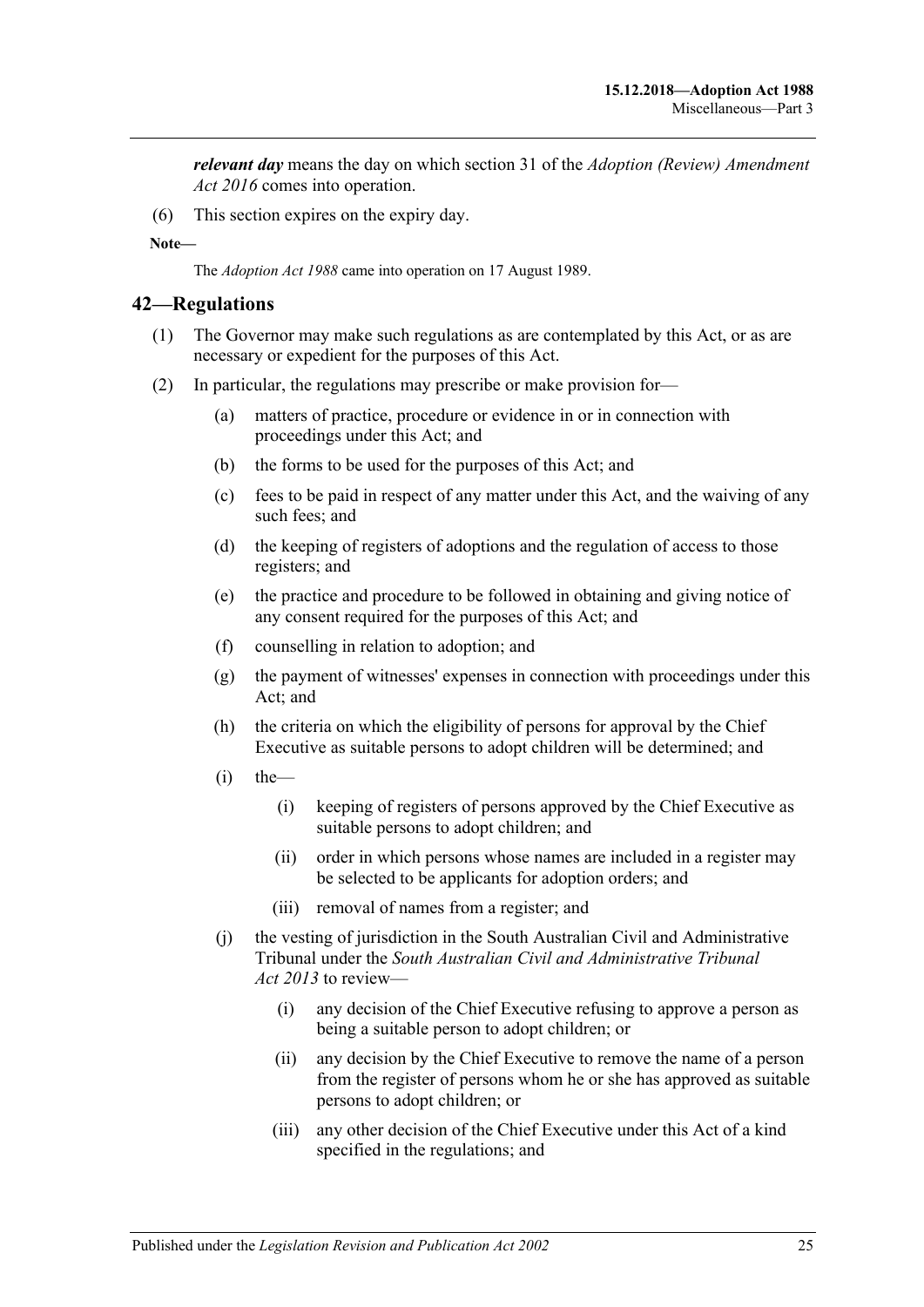- (l) fines not exceeding \$10 000 for contravention of, or non-compliance with, a regulation.
- (3) The regulations may confer discretionary powers.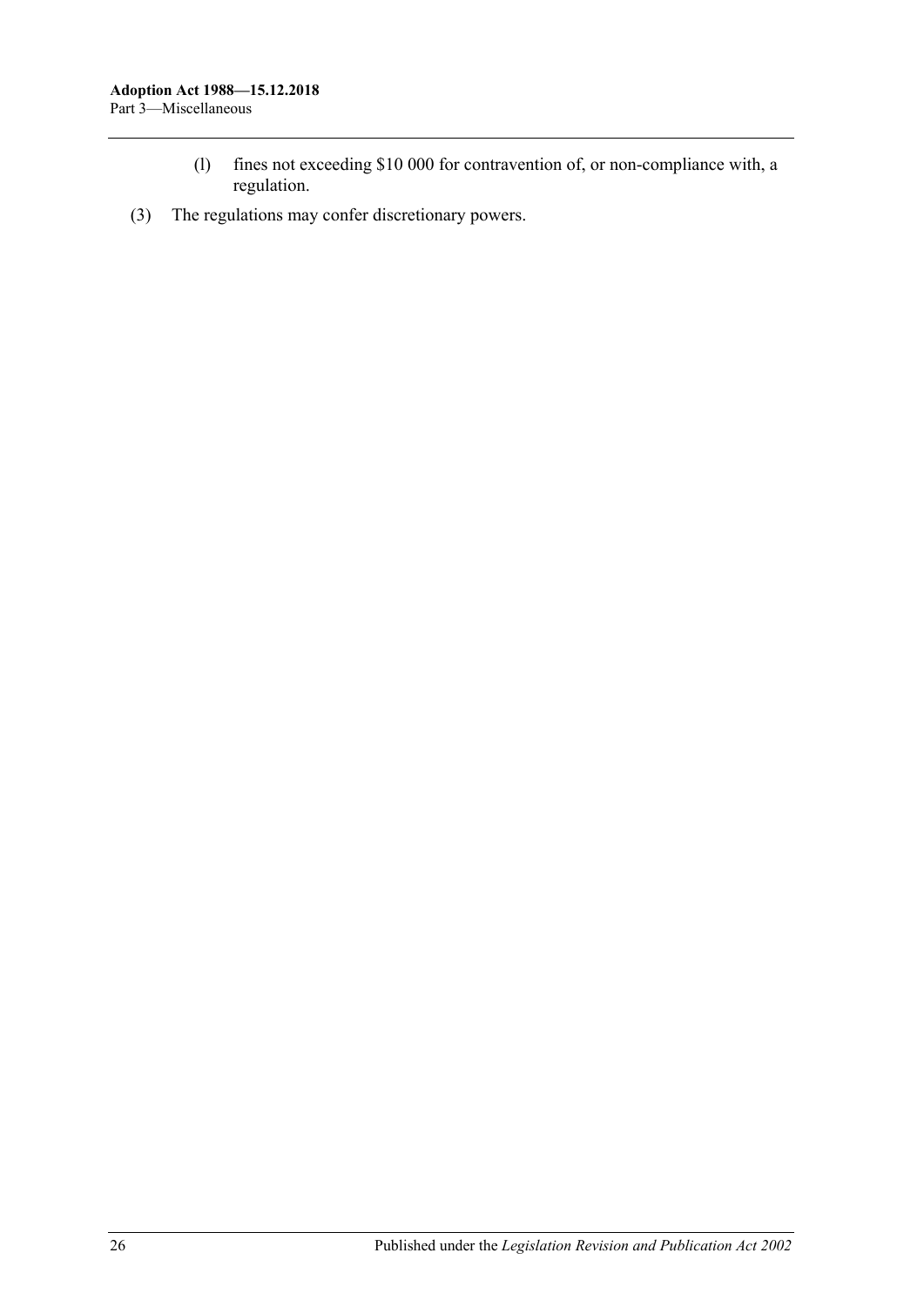# <span id="page-26-0"></span>**Legislative history**

# **Notes**

- Please note—References in the legislation to other legislation or instruments or to titles of bodies or offices are not automatically updated as part of the program for the revision and publication of legislation and therefore may be obsolete.
- Earlier versions of this Act (historical versions) are listed at the end of the legislative history.
- For further information relating to the Act and subordinate legislation made under the Act see the Index of South Australian Statutes or www.legislation.sa.gov.au.

# **Legislation repealed by principal Act**

The *Adoption Act 1988* repealed the following: *Adoption of Children Act 1967*

# **Legislation amended by principal Act**

The *Adoption Act 1988* amended the following:

*Children's Protection and Young Offenders Act 1979*

# **Principal Act and amendments**

New entries appear in bold.

| Year | N <sub>o</sub> | Title                                                                      | Assent     | Commencement                                                    |
|------|----------------|----------------------------------------------------------------------------|------------|-----------------------------------------------------------------|
| 1988 | 90             | Adoption Act 1988                                                          | 1.12.1988  | 17.8.1989 (Gazette 17.8.1989 p566)                              |
| 1993 | 59             | Mental Health Act 1993                                                     | 27.5.1993  | 6.3.1995 (Gazette 2.3.1995 p734)                                |
| 1996 | 83             | <i>Adoption (Miscellaneous)</i><br>Amendment Act 1996                      | 12.12.1996 | 5.10.1997 (Gazette 11.9.1997 p702)                              |
| 2005 | 56             | Justices of the Peace Act 2005                                             | 17.11.2005 | Sch 2 (cll 5 & 6)—1.7.2006 ( <i>Gazette</i><br>22.6.2006 p2012) |
| 2009 | 84             | Statutes Amendment (Public Sector<br>Consequential Amendments) Act<br>2009 | 10.12.2009 | Pt 10 (s 21)-1.2.2010 ( <i>Gazette</i><br>28.1.2010 p320)       |
| 2013 | 28             | <b>Adoption (Consent to Publication)</b><br>Amendment Act 2013             | 11.7.2013  | 11.7.2013                                                       |
| 2016 | 32             | Statutes Amendment (Youth Court)<br>Act 2016                               | 30.6.2016  | Pt 4 (s 19)-1.1.2017 ( <i>Gazette</i><br>8.12.2016 p4903)       |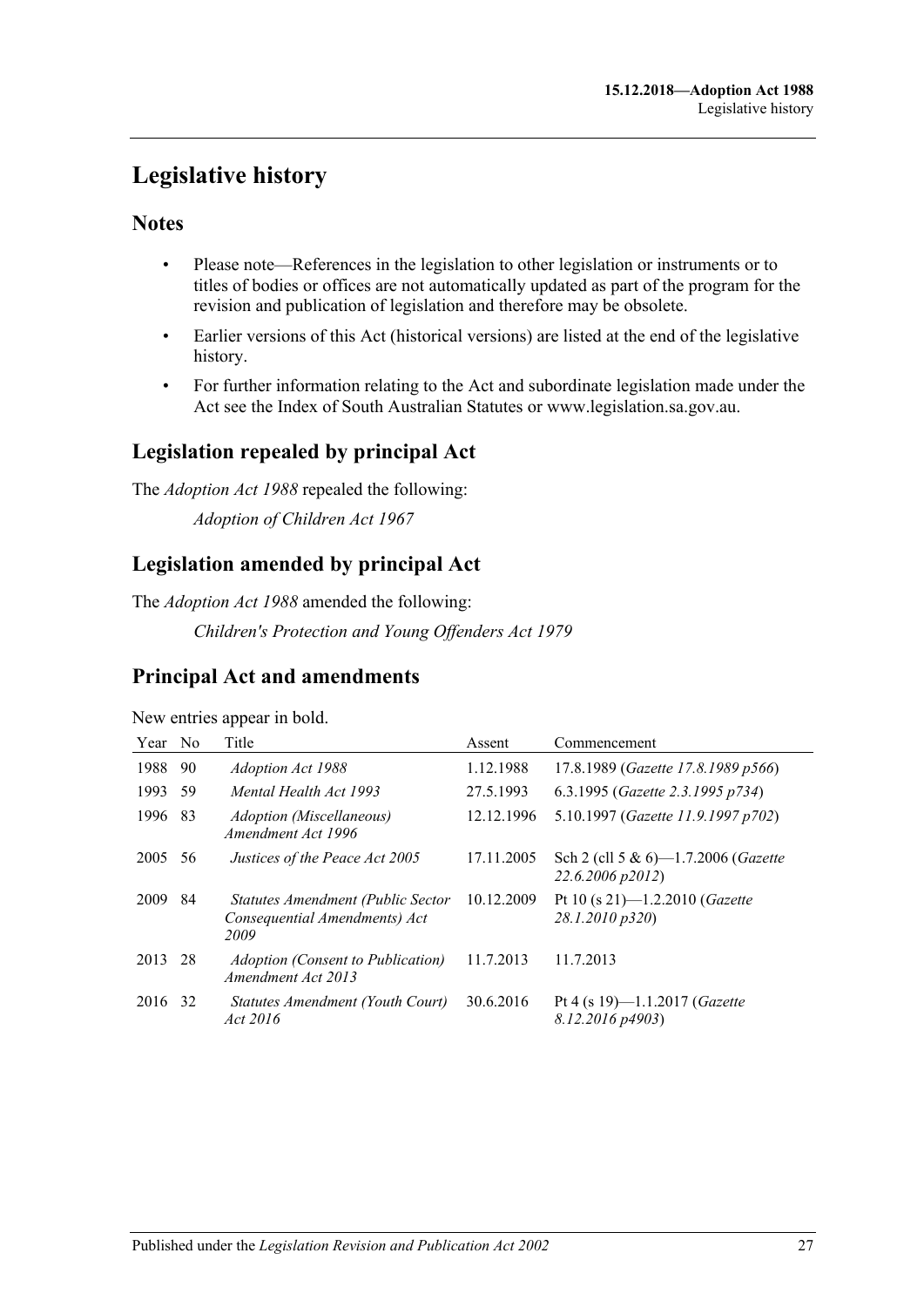| 2016 | -64 | <b>Adoption (Review) Amendment</b><br>Act 2016 | 15.12.2016 | 17.2.2017 (Gazette 16.2.2017 p548)<br>except $s(1)$ , $(2)$ (as inserted by $s(4)$ ,<br><i>psychologist, publish (as inserted by</i><br>$s$ 5(6)), ss 5(7), (10), 6, 9(1), 14(3), 15,<br>17, 19 to 22, 23(1),<br>24 to 29–18.12.2017 (Gazette<br>21.11.2017 $p4652$ ) and except ss 3(3)<br>(as inserted by $s$ 4), 5(1), (2), (4), <i>party</i><br>to an adoption, Registrar (as inserted<br>by s $5(6)$ , $(8)$ , $(9)$ , $7$ , $9(2)$ , $10$ , $11$ , $13$ ,<br>16, 18, 30 & 31-15.12.2018 (s 7(5)<br><b>Acts Interpretation Act 1915</b> ) |
|------|-----|------------------------------------------------|------------|------------------------------------------------------------------------------------------------------------------------------------------------------------------------------------------------------------------------------------------------------------------------------------------------------------------------------------------------------------------------------------------------------------------------------------------------------------------------------------------------------------------------------------------------|
| 2017 | -51 | Statutes Amendment (SACAT No 2)<br>Act 2017    | 28.11.2017 | Pt 2 (ss $4 \& 5$ )-5.7.2018 ( <i>Gazette</i> )<br>28.6.2018 p2618)                                                                                                                                                                                                                                                                                                                                                                                                                                                                            |

# **Provisions amended**

New entries appear in bold.

Entries that relate to provisions that have been deleted appear in italics.

| Provision                                                                                        | How varied                        | Commencement |
|--------------------------------------------------------------------------------------------------|-----------------------------------|--------------|
| Long title                                                                                       | amended by 83/1996 s 27 (Sch)     | 5.10.1997    |
| Pt1                                                                                              |                                   |              |
| Pt 1 Div 1 heading                                                                               | deleted by $83/1996 s 3$          | 5.10.1997    |
| $ss$ 2 and 3                                                                                     | deleted by $83/1996$ s 27 (Sch)   | 5.10.1997    |
| s <sub>3</sub>                                                                                   |                                   |              |
| s $3(1)$ and $(2)$                                                                               | inserted by $64/2016$ s 4         | 18.12.2017   |
| $s \; 3(3)$                                                                                      | inserted by 64/2016 s 4           | 15.12.2018   |
| $\ensuremath{\mathrm{s}}\xspace$ 4                                                               |                                   |              |
| s(4(1))                                                                                          |                                   |              |
| Aboriginal and<br><b>Torres Strait</b><br><b>Islander Child</b><br><b>Placement</b><br>Principle | inserted by $64/2016$ s $5(1)$    | 15.12.2018   |
| adoptive parent                                                                                  | inserted by $83/1996$ s $4(a)$    | 5.10.1997    |
| birth parent                                                                                     | inserted by $83/1996$ s $4(b)$    | 5.10.1997    |
| <b>Chief Executive</b>                                                                           | inserted by $83/1996$ s 4(b)      | 5.10.1997    |
|                                                                                                  | substituted by 84/2009 s 21       | 1.2.2010     |
| child                                                                                            | substituted by $64/2016$ s $5(2)$ | 15.12.2018   |
| the Convention                                                                                   | inserted by $83/1996$ s 4(c)      | 5.10.1997    |
| Convention<br>country                                                                            | inserted by $83/1996$ s 4(c)      | 5.10.1997    |
| the Court                                                                                        | amended by $83/1996$ s $4(d)$     | 5.10.1997    |
|                                                                                                  | amended by 56/2005 Sch 2 cl 5(1)  | 1.7.2006     |
| the<br>Director-General                                                                          | deleted by $83/1996$ s $4(e)$     | 5.10.1997    |
| domestic partner                                                                                 | inserted by $64/2016$ s $5(3)$    | 17.2.2017    |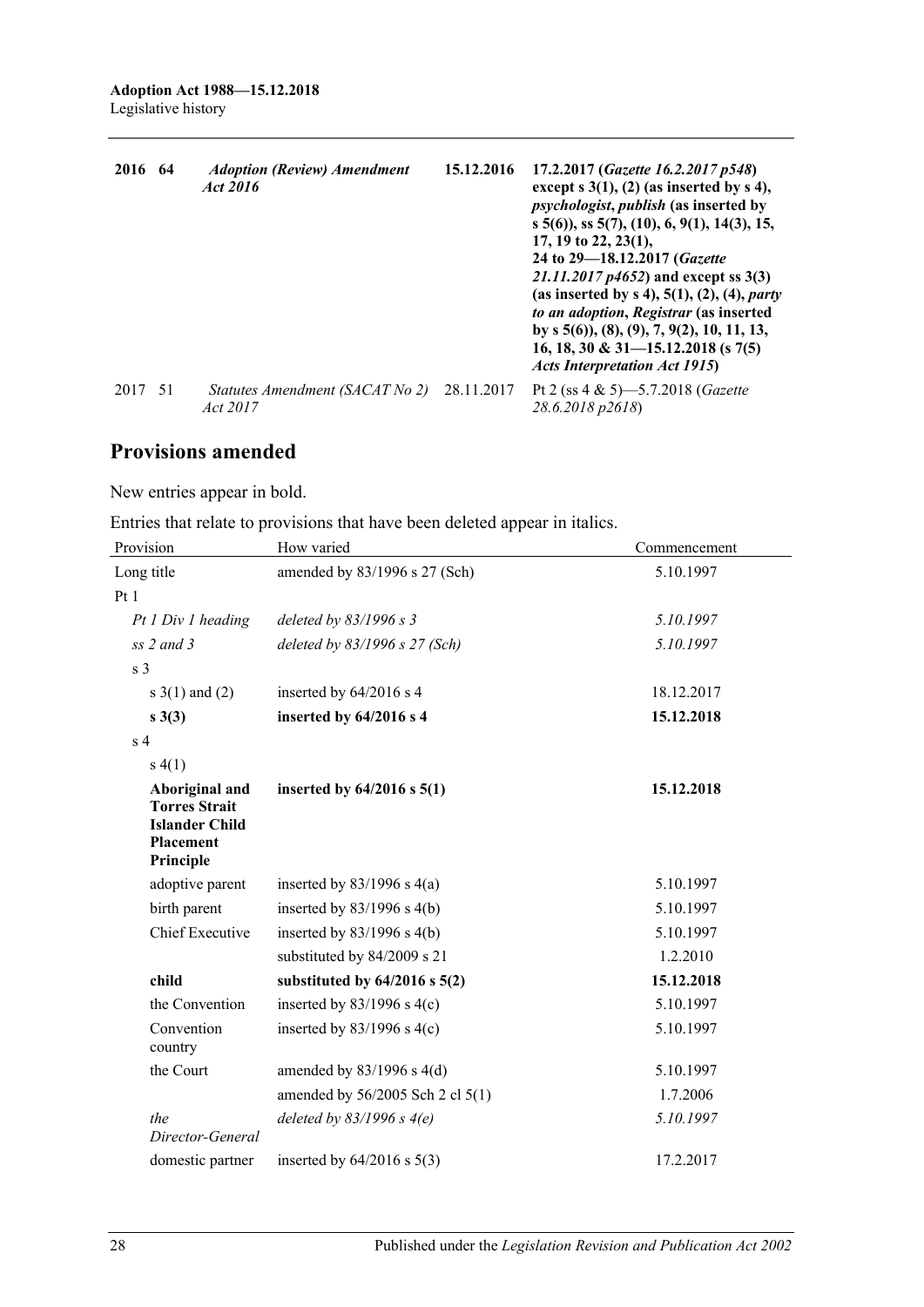| Family Law<br>Act 1975     | inserted by $83/1996$ s 4(e)                                             | 5.10.1997  |
|----------------------------|--------------------------------------------------------------------------|------------|
| guardian                   | substituted by $83/1996$ s $4(f)$                                        | 5.10.1997  |
|                            | amended by 64/2016 s 5(4)                                                | 15.12.2018 |
| marriage<br>relationship   | deleted by $64/2016$ s $5(5)$                                            | 17.2.2017  |
| party to an<br>adoption    | inserted by $64/2016$ s $5(6)$                                           | 15.12.2018 |
| psychologist               | inserted by $64/2016$ s $5(6)$                                           | 18.12.2017 |
| publish                    | inserted by $64/2016$ s $5(6)$                                           | 18.12.2017 |
| qualifying<br>relationship | inserted by $64/2016$ s $5(6)$                                           | 17.2.2017  |
| Registrar                  | inserted by $64/2016$ s $5(6)$                                           | 15.12.2018 |
| statement of<br>wishes     | inserted by $64/2016$ s $5(7)$                                           | 18.12.2017 |
| s(4(a))                    | inserted by $56/2005$ Sch 2 cl $5(2)$                                    | 1.7.2006   |
|                            | amended by 32/2016 s 19(1)                                               | 1.1.2017   |
| s(4(b)                     | inserted by $56/2005$ Sch 2 cl $5(2)$                                    | 1.7.2006   |
|                            | deleted by 32/2016 s 19(2)                                               | 1.1.2017   |
| s(4(2))                    | substituted by $64/2016$ s $5(8)$                                        | 15.12.2018 |
| s(4(3))                    | amended by 64/2016 s 5(9)                                                | 15.12.2018 |
| $s \, 4(4)$                | deleted by $64/2016$ s $5(10)$                                           | 18.12.2017 |
| Pt1 Div2                   | deleted by 83/1996 s 5                                                   | 5.10.1997  |
| Pt1 Div3                   | heading deleted by 83/1996 s 6                                           | 5.10.1997  |
| s <sub>7</sub>             | deleted by $64/2016 s 6$                                                 | 18.12.2017 |
| s 7A                       | inserted by 83/1996 s 7                                                  | 5.10.1997  |
| Pt 2                       |                                                                          |            |
| s <sub>8</sub>             |                                                                          |            |
| s(1)                       | amended by 83/1996 s 8                                                   | 5.10.1997  |
|                            | amended by 64/2016 s 7                                                   | 15.12.2018 |
| s 8A                       | inserted by 83/1996 s 9                                                  | 5.10.1997  |
| s <sub>9</sub>             |                                                                          |            |
| $s \, 9(1)$                | amended by 83/1996 s 27 (Sch)                                            | 5.10.1997  |
| $s \, 9(2)$ and (3)        | amended by 83/1996 s 27 (Sch)                                            | 5.10.1997  |
|                            | amended by 64/2016 s 8                                                   | 17.2.2017  |
| $s\ 9(3a)$                 | inserted by 83/1996 s 10                                                 | 5.10.1997  |
| s 10                       |                                                                          |            |
| s 10(1)                    | s 10 amended and redesignated as $s$ 10(1) by<br>83/1996 ss 11, 27 (Sch) | 5.10.1997  |
|                            | substituted by $64/2016$ s $9(1)$                                        | 18.12.2017 |
| 10(2)                      | inserted by $83/1996$ s $11(b)$                                          | 5.10.1997  |
|                            | amended by $64/2016$ s $9(3)$                                            | 17.2.2017  |
|                            | amended by 64/2016 s 9(2)                                                | 15.12.2018 |
| s 10A                      | inserted by 64/2016 s 10                                                 | 15.12.2018 |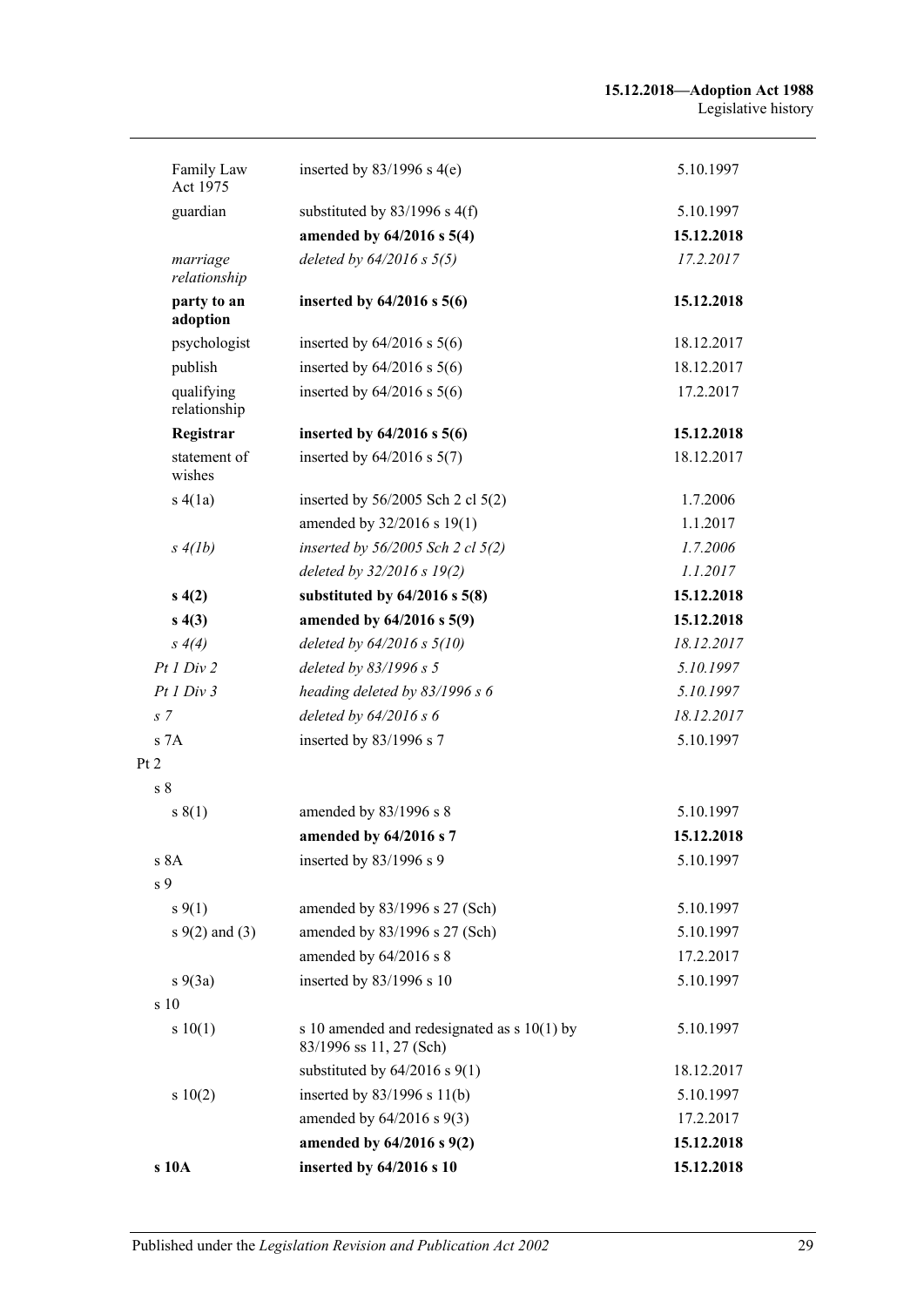| s 11                                      |                                              |            |
|-------------------------------------------|----------------------------------------------|------------|
| s 11(1)                                   | amended by 83/1996 s 12                      | 5.10.1997  |
|                                           | substituted by $64/2016$ s $11(1)$           | 15.12.2018 |
| $s 11(1a)$ and $(1b)$                     | inserted by 64/2016 s 11(1)                  | 15.12.2018 |
| $s 11(2)$ and (3)                         | amended by 64/2016 s 11(2)                   | 15.12.2018 |
| s 11(4)                                   | inserted by 64/2016 s 11(3)                  | 15.12.2018 |
| s 12                                      |                                              |            |
| s 12(1)                                   | amended by $83/1996$ s $13(a)$               | 5.10.1997  |
|                                           | substituted by $64/2016$ s $12(1)$           | 17.2.2017  |
| $s\ 12(2)$                                | amended by 83/1996 s 13(b)                   | 5.10.1997  |
|                                           | deleted by $64/2016$ s $12(1)$               | 17.2.2017  |
| s 12(3)                                   | amended by 83/1996 ss 13(c), 27 (Sch)        | 5.10.1997  |
|                                           | substituted by $64/2016$ s $12(2)$           | 17.2.2017  |
| s 12(4)                                   | amended by 64/2016 s 12(3)                   | 17.2.2017  |
| s 12(6)                                   | inserted by $64/2016$ s 12(4)                | 17.2.2017  |
| s <sub>13</sub>                           | deleted by 83/1996 s 14                      | 5.10.1997  |
| s 14 before<br>substitution by<br>64/2016 |                                              |            |
| s 14(l)                                   | amended by $83/1996 s 15(a)$                 | 5.10.1997  |
| s 14(2)                                   | amended by 83/1996 s 15(b)                   | 5.10.1997  |
| s 14                                      | substituted by 64/2016 s 13                  | 15.12.2018 |
| s 15                                      |                                              |            |
| s 15(1)                                   | amended by $83/1996$ s $16(a)$               | 5.10.1997  |
| s 15(4)                                   | amended by 83/1996 s 27 (Sch)                | 5.10.1997  |
|                                           | amended by $64/2016$ s $14(1)$ , (2)         | 17.2.2017  |
| s 15(5)                                   | amended by 83/1996 s 16(b)                   | 5.10.1997  |
|                                           | (c) deleted by $83/1996$ s $16(b)$           | 5.10.1997  |
|                                           | amended by 64/2016 s 14(3)                   | 18.12.2017 |
| s 15(6)                                   | amended by 83/1996 s 27 (Sch)                | 5.10.1997  |
| $s\,15(8)$                                | deleted by $83/1996 s 16(c)$                 | 5.10.1997  |
| s 16                                      |                                              |            |
| s 16(2)                                   | amended by 83/1996 s 27 (Sch)                | 5.10.1997  |
| s 17                                      |                                              |            |
| s 17(1)                                   | s 17 redesignated as s 17(1) by 83/1996 s 17 | 5.10.1997  |
| s 17(2)                                   | inserted by 83/1996 s 17                     | 5.10.1997  |
| s 18                                      |                                              |            |
| s 18(1)                                   | (d) deleted by $64/2016$ s 15                | 18.12.2017 |
| s 18(3)                                   | inserted by 83/1996 s 18                     | 5.10.1997  |
| s 19                                      |                                              |            |
| s $19(1)$ and $(2)$                       | amended by 83/1996 s 27 (Sch)                | 5.10.1997  |
| s 21                                      |                                              |            |
| s21(a1)                                   | inserted by $83/1996$ s $19(a)$              | 5.10.1997  |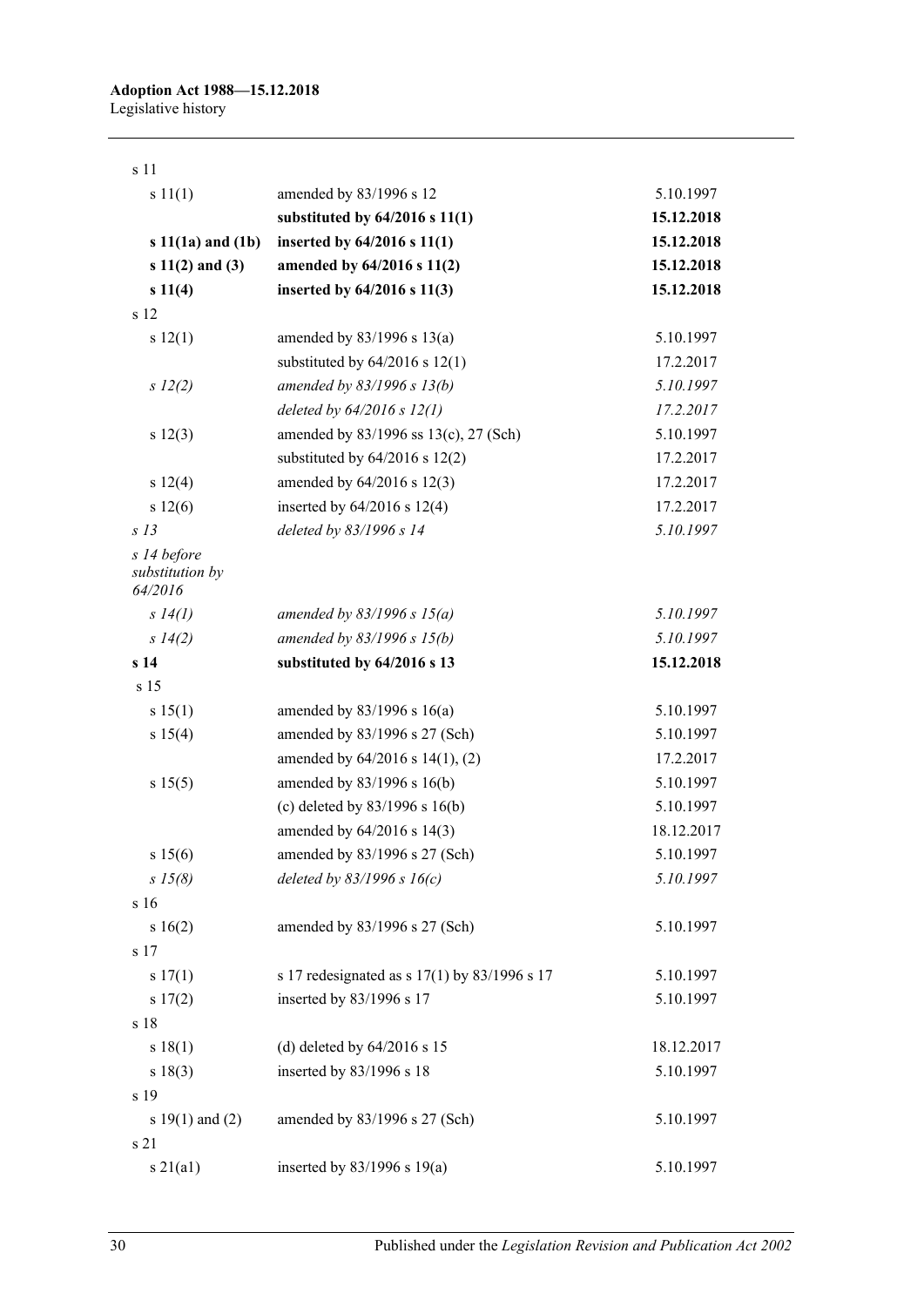| s 21(1)         | amended by 83/1996 s 19(b)                   | 5.10.1997  |
|-----------------|----------------------------------------------|------------|
| $s\,21(2)$      | amended by 83/1996 s 19(c)                   | 5.10.1997  |
| s 22            |                                              |            |
| $s\,22(1)$      | amended by 83/1996 ss 20, 27 (Sch)           | 5.10.1997  |
| s <sub>23</sub> |                                              |            |
| $s\,23(3)$      | substituted by 64/2016 s 16                  | 15.12.2018 |
| s23(3a)         | inserted by 64/2016 s 16                     | 15.12.2018 |
| s 24A           | inserted by 64/2016 s 17                     | 18.12.2017 |
| s <sub>25</sub> |                                              |            |
| $s \, 25(1)$    | amended by $83/1996$ ss $21(a)$ , $27$ (Sch) | 5.10.1997  |
| s 25(2)         | amended by 83/1996 ss 21(b), 27 (Sch)        | 5.10.1997  |
| $s\,25(3)$      | amended by 83/1996 s 27 (Sch)                | 5.10.1997  |
| s 25(4)         | inserted by $83/1996$ s $21(c)$              | 5.10.1997  |
|                 | substituted by 64/2016 s 18                  | 15.12.2018 |
| s 26A           | inserted by 83/1996 s 22                     | 5.10.1997  |
| s27             | amended by 59/1993 Sch cl 2                  | 6.3.1995   |
|                 | deleted by 83/1996 s 23                      | 5.10.1997  |
| Pt 2A           | inserted by 83/1996 s 23                     | 5.10.1997  |
| s <sub>27</sub> |                                              |            |
| $s \, 27(3a)$   | inserted by $64/2016$ s 19(1)                | 18.12.2017 |
| $s \, 27(5)$    | amended by 64/2016 s 19(2)                   | 18.12.2017 |
| s 27B           | substituted by 64/2016 s 20                  | 18.12.2017 |
| s 27C           | amended by 64/2016 s 21                      | 18.12.2017 |
| Pt <sub>3</sub> |                                              |            |
| s 28            |                                              |            |
| $s\,28(1)$      | amended by 83/1996 s 27 (Sch)                | 5.10.1997  |
| s 28(2)         | amended by 83/1996 s 27 (Sch)                | 5.10.1997  |
|                 | amended by 64/2016 s 22                      | 18.12.2017 |
| s 29            |                                              |            |
| s 29(1)         | amended by 83/1996 s 27 (Sch)                | 5.10.1997  |
|                 | amended by 64/2016 s 23(1)                   | 18.12.2017 |
| $s\,29(2)$      | amended by 83/1996 s 27 (Sch)                | 5.10.1997  |
|                 | amended by 64/2016 s 23(2), (3)              | 17.2.2017  |
| $s\,29(3)$      | amended by 83/1996 s 27 (Sch)                | 5.10.1997  |
| $s\,29(4)$      | amended by 83/1996 ss 24(a), 27 (Sch)        | 5.10.1997  |
| $s\,29(4a)$     | inserted by 83/1996 s 24(b)                  | 5.10.1997  |
| s 30            | amended by 83/1996 s 27 (Sch)                | 5.10.1997  |
|                 | amended by 64/2016 s 24                      | 18.12.2017 |
| s 31            |                                              |            |
| $s \, 31(1)$    | amended by 83/1996 ss 25, 27 (Sch)           | 5.10.1997  |
|                 | amended by 64/2016 s 25(1), (2)              | 18.12.2017 |
| $s \, 31(2)$    | amended by 83/1996 s 27 (Sch)                | 5.10.1997  |
|                 | substituted by 28/2013 s 3                   | 11.7.2013  |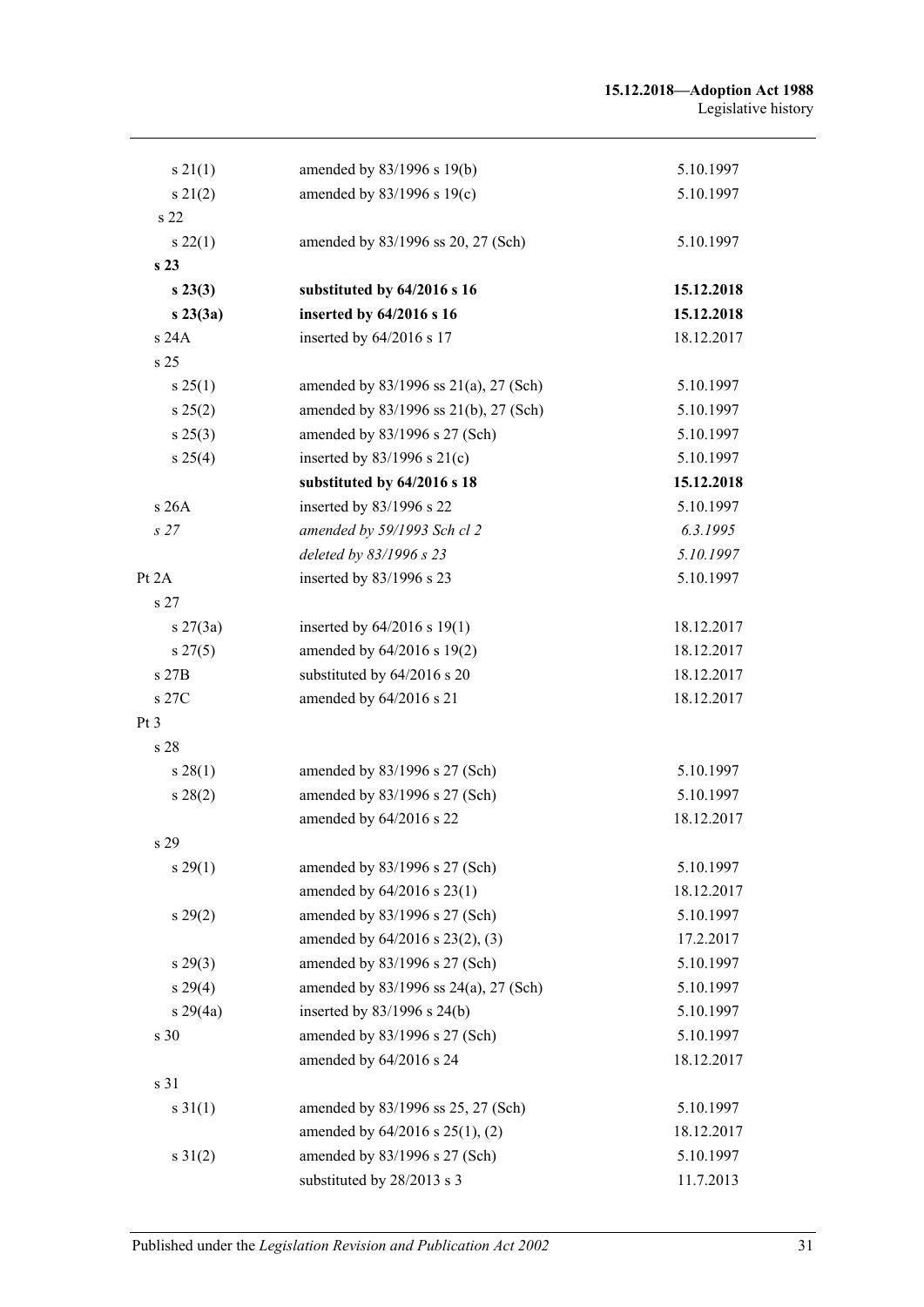| amended by $64/2016$ s $25(3)$ — $(6)$ | 18.12.2017   |
|----------------------------------------|--------------|
| amended by 83/1996 s 27 (Sch)          | 5.10.1997    |
| amended by 64/2016 s 26(1), (2)        | 18.12.2017   |
| amended by 83/1996 s 27 (Sch)          | 5.10.1997    |
| amended by 64/2016 s 27                | 18.12.2017   |
| amended by 83/1996 s 27 (Sch)          | 5.10.1997    |
| amended by 64/2016 s 28                | 18.12.2017   |
| amended by 83/1996 s 27 (Sch)          | 5.10.1997    |
| amended by 64/2016 s 29                | 18.12.2017   |
| amended by 83/1996 ss 26, 27 (Sch)     | 5.10.1997    |
|                                        |              |
| deleted by 83/1996 s 27 (Sch)          | 5.10.1997    |
|                                        |              |
| amended by 83/1996 s 27 (Sch)          | 5.10.1997    |
| inserted by 64/2016 s 30               | 15.12.2018   |
|                                        |              |
| amended by $83/1996$ s 27 (Sch)        | 5.10.1997    |
| substituted by 64/2016 s 31            | 15.12.2018   |
| inserted by 64/2016 s 31               | 15.12.2018   |
| will expire: $s$ 41A(6)                | (15.12.2023) |
|                                        |              |
| amended by 83/1996 s 27 (Sch)          | 5.10.1997    |
| amended by $64/2016$ s $32(1)$ , (2)   | 17.2.2017    |
| amended by $51/2017$ s 4(1)            | 5.7.2018     |
| (k) deleted by $51/2017$ s 4(2)        | 5.7.2018     |
| deleted by 83/1996 s 27 (Sch)          | 5.10.1997    |
|                                        |              |

# **Transitional etc provisions associated with Act or amendments**

# *Justices of the Peace Act 2005, Sch 2*

### **6—Transitional provision**

An amendment made by Schedule 2 of the *[Justices of the Peace Act](http://www.legislation.sa.gov.au/index.aspx?action=legref&type=act&legtitle=Justices%20of%20the%20Peace%20Act%202005) 2005* to the *[Adoption Act](http://www.legislation.sa.gov.au/index.aspx?action=legref&type=act&legtitle=Adoption%20Act%201988) 1988* does not apply in respect of proceedings commenced before the commencement of the amending provision (and those proceedings may continue as if the amending provision had not been enacted).